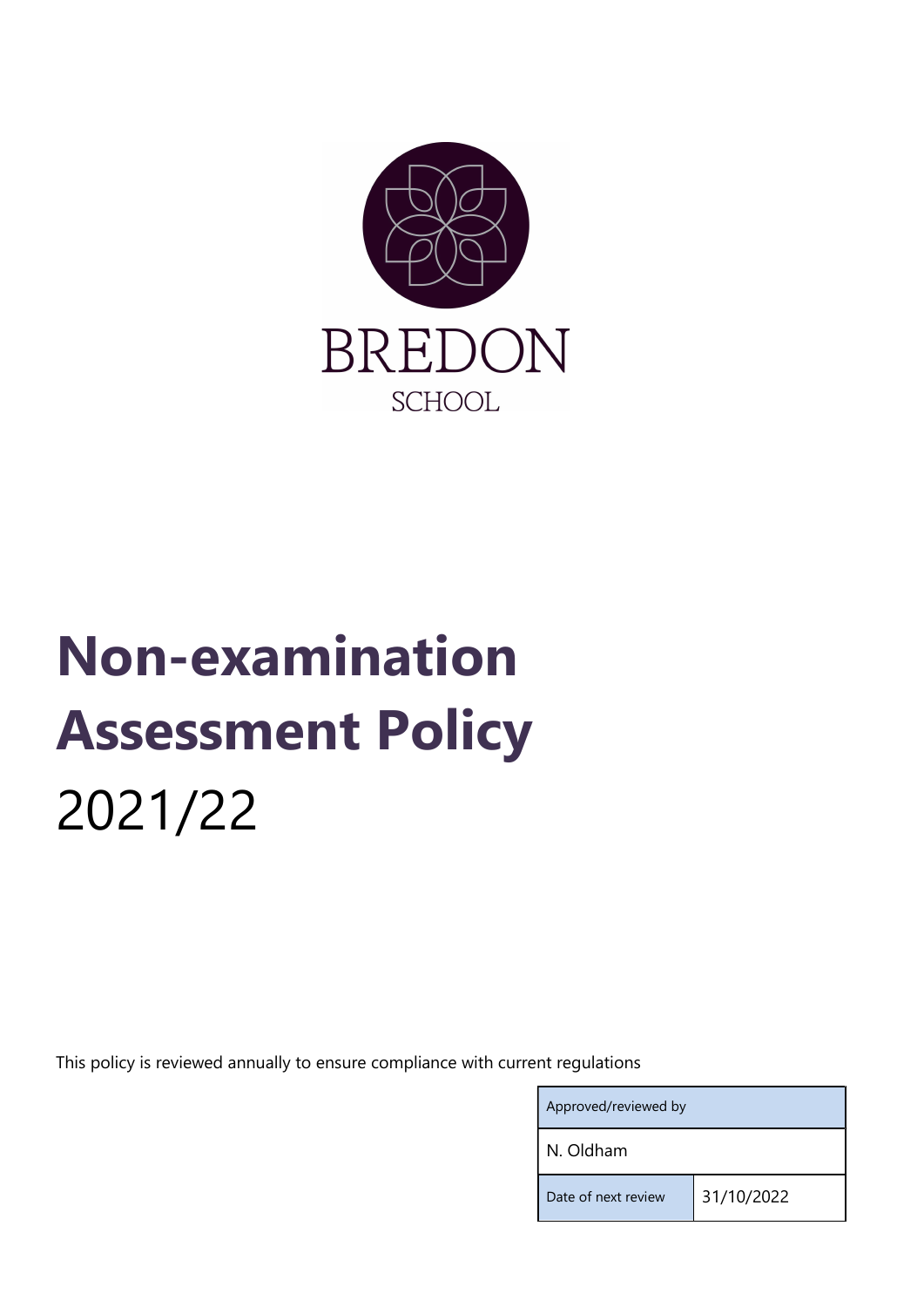Key staff involved in the conduct of non-examination assessments

| <b>Role</b>                                   | Name(s)                      |
|-----------------------------------------------|------------------------------|
| Head of centre                                | N. Oldham                    |
| Quality assurance lead/Lead internal verifier | <b>G. Hamilton</b>           |
| Senior leader(s)                              | G. Hamilton, T.Butt, N.Monk  |
| ALS lead/SENCo                                | <b>K.Weston</b>              |
| Exams officer                                 | <b>C. Cambridge-Harrison</b> |
| I.T. Manager                                  | J. Clarke                    |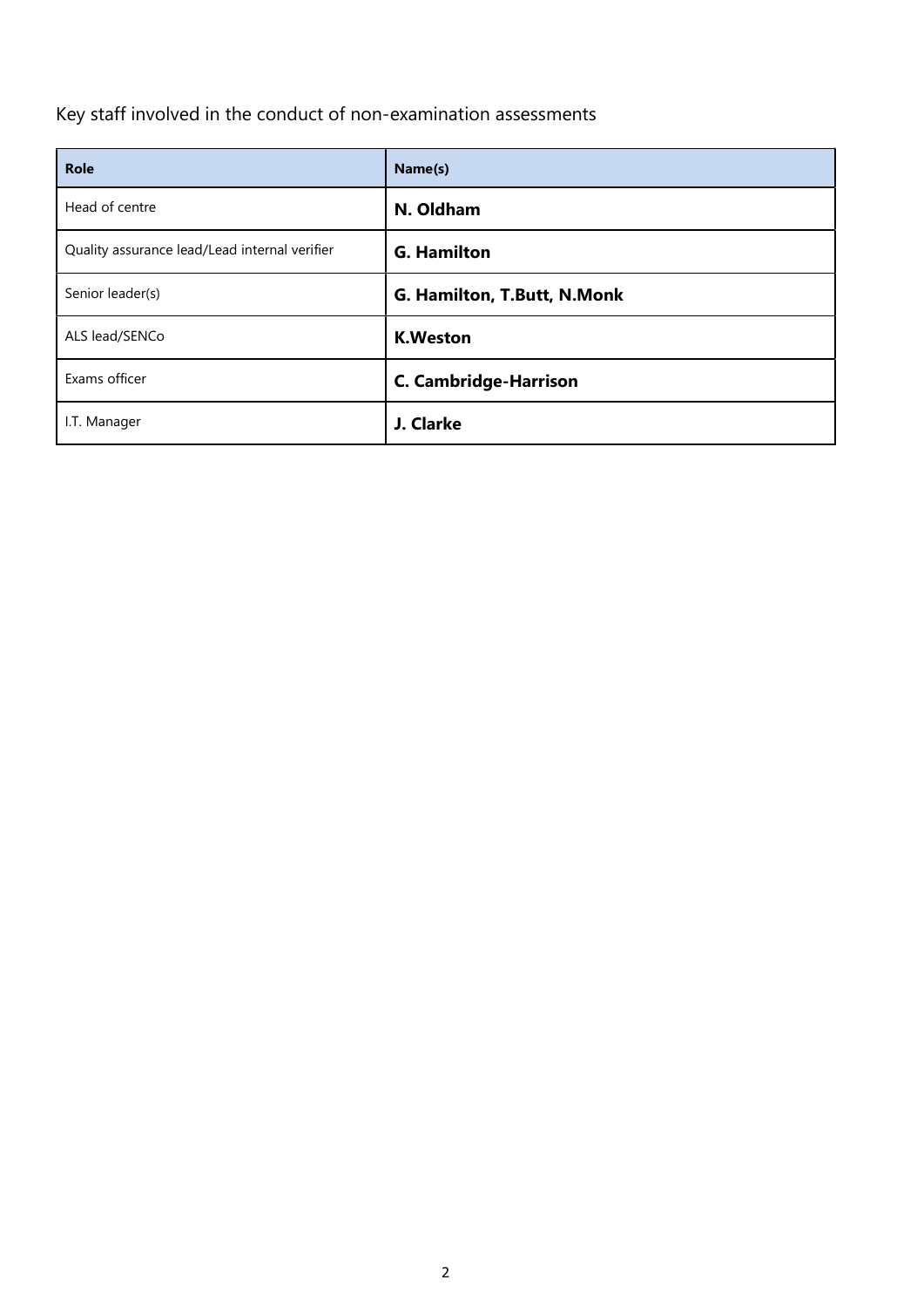## **Contents**

| Procedures for planning and managing non-examination assessments identifying staff roles and |  |
|----------------------------------------------------------------------------------------------|--|
|                                                                                              |  |
|                                                                                              |  |
|                                                                                              |  |
|                                                                                              |  |
|                                                                                              |  |
|                                                                                              |  |
|                                                                                              |  |
|                                                                                              |  |
|                                                                                              |  |
|                                                                                              |  |
|                                                                                              |  |
|                                                                                              |  |
|                                                                                              |  |
|                                                                                              |  |
|                                                                                              |  |
|                                                                                              |  |
|                                                                                              |  |
|                                                                                              |  |
|                                                                                              |  |
|                                                                                              |  |
|                                                                                              |  |
|                                                                                              |  |
|                                                                                              |  |
|                                                                                              |  |
|                                                                                              |  |
| Practical Skills Endorsement for the A Level Sciences designed for use in England 13         |  |
| Spoken Language Endorsement for GCSE English Language specifications designed for use in     |  |
|                                                                                              |  |
| Management of issues and potential risks associated with non-examination assessments 15      |  |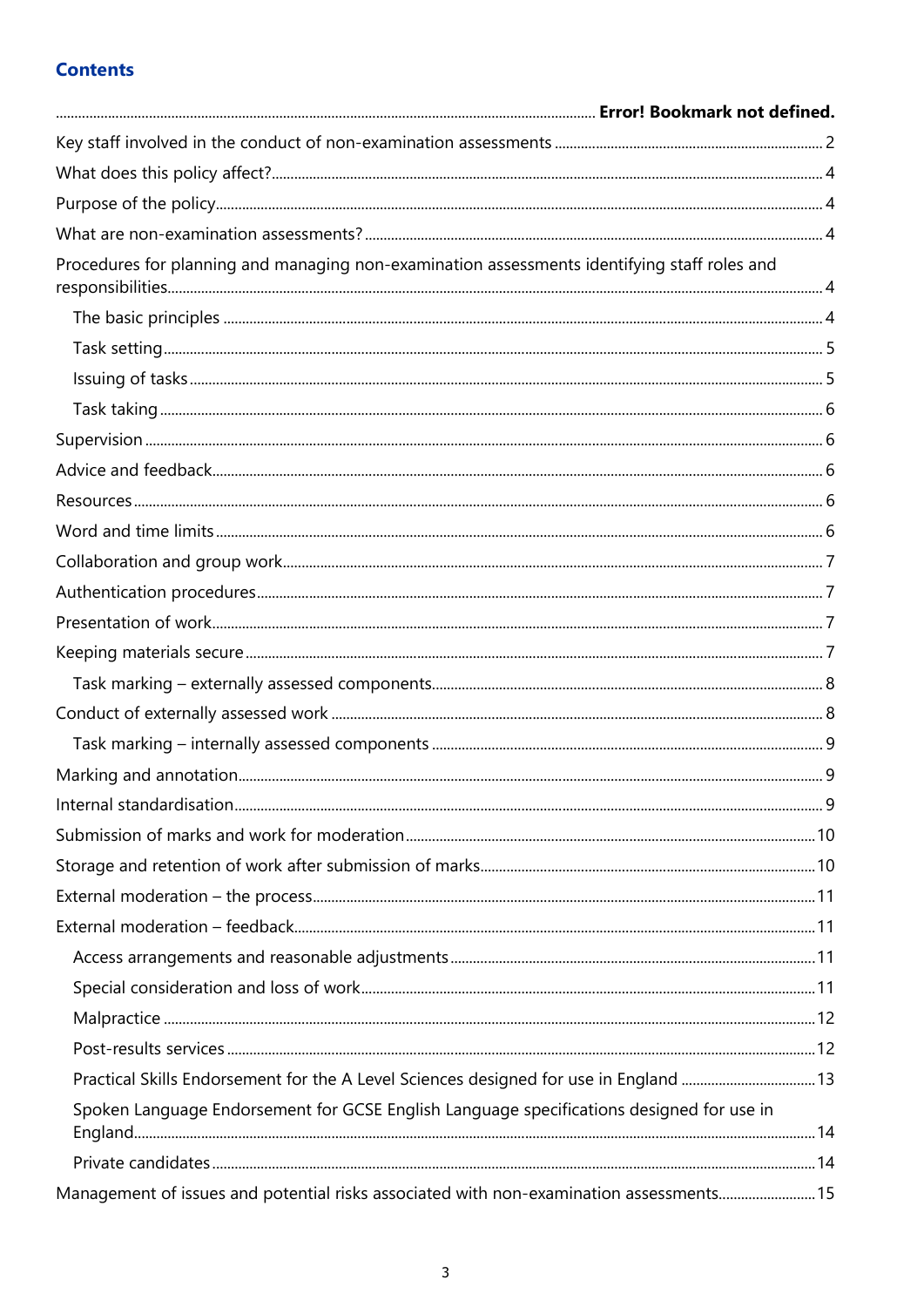What does this policy affect?

This policy affects the delivery of subjects of GCE and GCSE qualifications which contain a component(s) of non-examination assessment.

The regulators' definition of an examination is very narrow. In effect, any type of assessment that is not:

- set by an awarding body
- designed to be taken simultaneously by all relevant candidates at a time determined by the awarding body, and
- taken under conditions specified by the awarding body (including conditions relating to the supervision of candidates during the assessment and the duration of the assessment)

is classified as non-examination assessment (NEA).

'NEA' therefore includes, but is not limited to, internal assessment. Externally marked and/or externally set practical examinations taken at different times across centres are classified as 'NEA'. (JCQ's Instructions for conducting non-examination assessments, Foreword)

This publication is further referred to in this policy as NEA

## Purpose of the policy

The purpose of this policy, as defined by JCQ, is to

- cover procedures for planning and managing non-examination assessments
- define staff roles and responsibilities for non-examination assessments
- manage risks associated with non-examination assessments

The policy covers all types of non-examination assessment. (NEA, section 1)

## What are non-examination assessments?

Non-examination assessments measure subject-specific knowledge and skills that cannot be tested by timed written papers.

There are three assessment stages and rules which apply to each stage. These rules often vary across subjects. The stages are:

- task setting;
- task taking;
- task marking. (NEA, section 1)

## Procedures for planning and managing non-examination assessments identifying staff roles and responsibilities

## The basic principles

#### Head of centre

- Returns a declaration (managed as part of. the National Centre Number Register annual update) to confirm awareness of, and that relevant centre staff are adhering to, the latest version of NEA
- Ensures the centre's Non-examination Assessment Policy is fit for purpose and covers all types of non-examination assessment
- Ensures the centre's Internal Appeals Procedures clearly detail the procedure to be followed by candidates (or their parents/carers) appealing against internal assessment decisions (centre assessed marks) and requesting a review of the centre's marking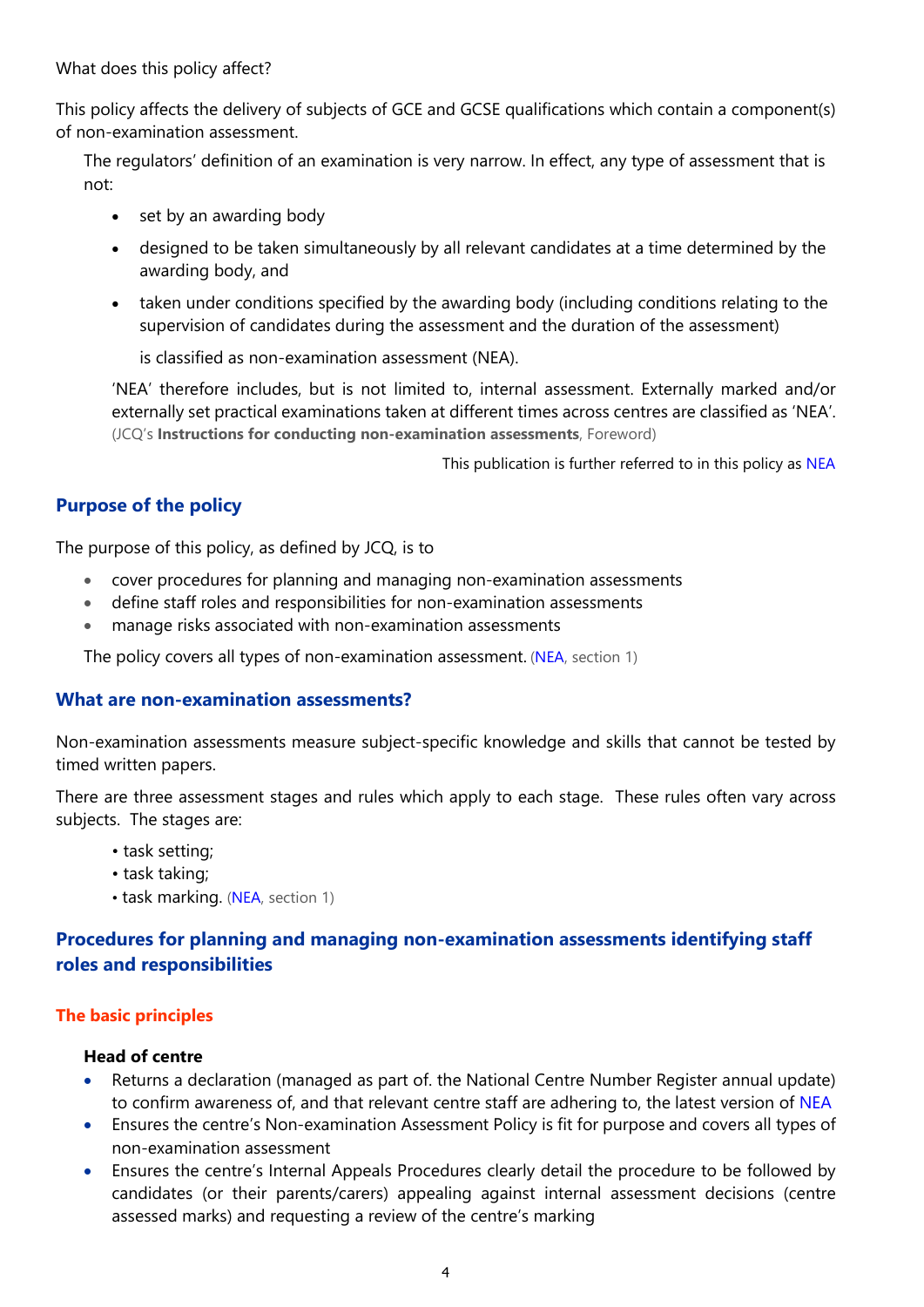## Senior leaders

- Ensure the correct conduct of non-examination assessments (including endorsements) which comply with NEA and awarding body subject-specific instructions
- Ensure the centre-wide calendar records assessment schedules by the start of the academic year

#### Quality assurance (QA) lead/Lead internal verifier

- Confirms with subject heads that appropriate awarding body forms and templates for nonexamination assessments (including endorsements) are used by teachers and candidates
- Ensures appropriate procedures are in place to internally standardise/verify the marks awarded by subject teachers in line with awarding body criteria
- Ensures appropriate centre-devised templates are provided to capture/record relevant information given to candidates by subject teachers
- Ensures appropriate centre-devised templates are provided to capture/record relevant information is received and understood by candidates
- Where not provided by the awarding body, ensures a centre-devised template is provided for candidates to keep a detailed record of their own research, planning, resources etc.

#### Subject head/lead

- Ensures subject teachers understand their role and responsibilities within the non-examination assessment process
- **Ensures NEA and relevant awarding body subject specific instructions are followed in relation to** the conduct of non-examination assessments (including endorsements)
- Works with the QA lead/Lead internal verifier to ensure appropriate procedures are followed to internally standardise/verify the marks awarded by subject teachers

#### Subject teacher

- Understands and complies with the general instructions as detailed in NEA
- Where these may also be provided by the awarding body, understands and complies with the awarding body's specification for conducting non-examination assessments, including any subject-specific instructions, teachers' notes or additional information on the awarding body's website
- Marks internally assessed work to the criteria provided by the awarding body
- Ensures the exams officer is provided with relevant entry codes for subjects (whether the entry for the internally assessed component forms part of the overall entry code for the qualification or is made as a separate unit entry code) to the internal deadline for entries

#### Exams officer

- Signposts the annually updated JCQ NEA publication to relevant centre staff
- Carries out tasks where these may be applicable to the role in supporting the administration/management of non-examination assessment

#### Task setting

#### Subject teacher

- Selects tasks to be undertaken where a number of comparable tasks are provided by the awarding body OR designs tasks where this is permitted by criteria set out within the subject specification
- Makes candidates aware of the criteria used to assess their work

#### Issuing of tasks

- Determines when set tasks are issued by the awarding body
- Identifies date(s) when tasks should be taken by candidates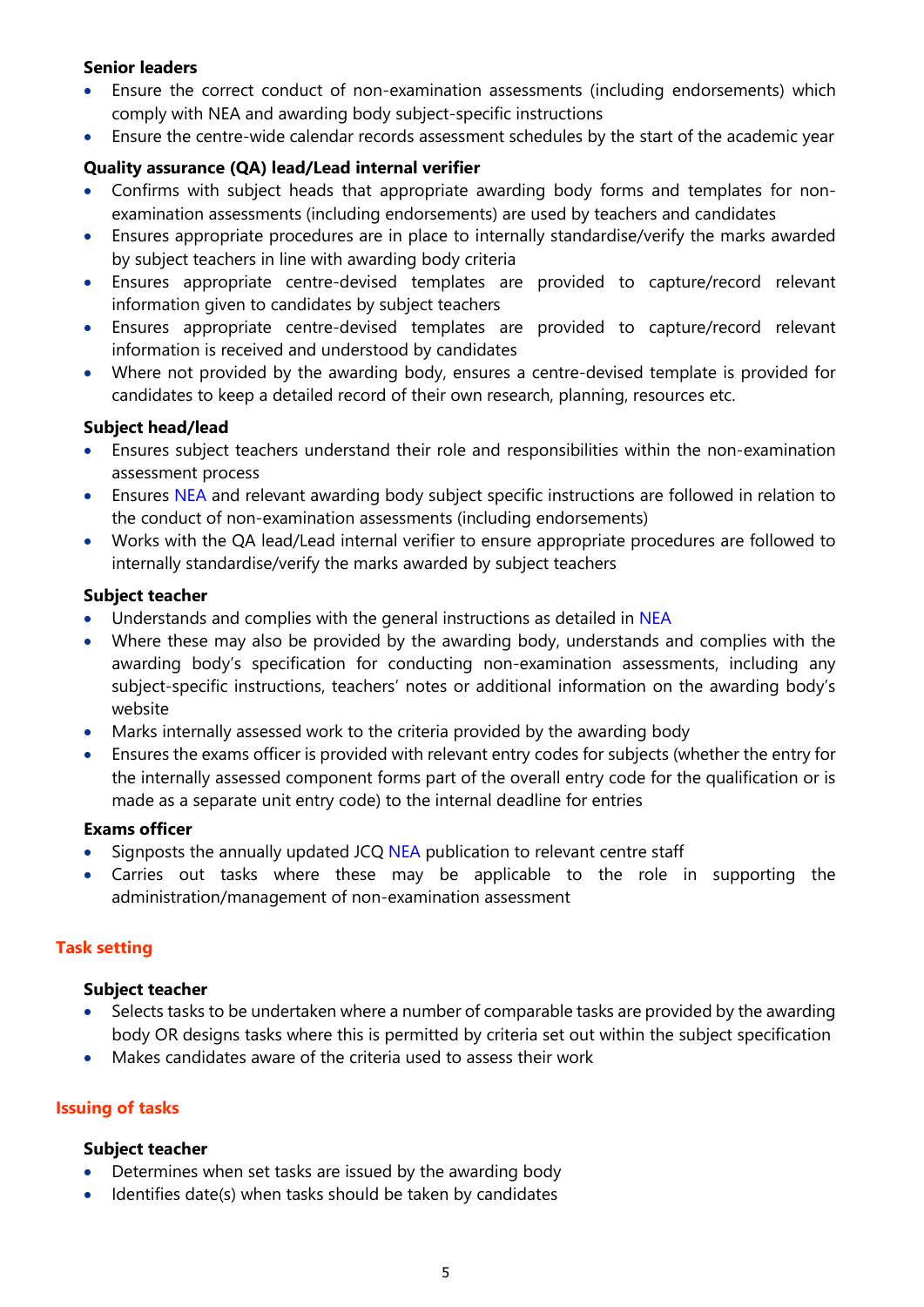- Accesses set tasks in sufficient time to allow planning, resourcing and teaching and ensures that materials are stored securely at all times
- Ensures the correct task is issued to candidates

## Task taking

## Supervision

## Subject teacher

- Checks the awarding body's subject-specific requirements ensuring candidates take tasks under the required conditions and supervision arrangements
- Ensures there is sufficient supervision to enable the work of a candidate to be authenticated
- Ensures there is sufficient supervision to ensure the work a candidate submits is their own
- Is confident where work may be completed outside of the centre without direct supervision, that the work produced is the candidate's own
- Where candidates may work in groups, keeps a record of each candidate's contribution and it must be possible to attribute assessable outcomes to individual candidates
- Ensures candidates are aware of the current JCQ documents Information for candidates nonexamination assessments and Information for candidates - Social Media
- Ensures candidates understand and comply with the regulations in relevant JCQ Information for candidates documents

## Advice and feedback

## Subject teacher

- As relevant to the subject/component, advises candidates on relevant aspects before candidates begin working on a task
- Will not provide candidates with model answers or writing frames specific to the task
- When reviewing candidates' work, unless prohibited by the specification, provides oral and written advice at a general level to candidates
- Allows candidates to revise and re-draft work after advice has been given at a general level
- Records any assistance given beyond general advice and takes it into account in the marking or submits it to the external examiner
- Ensures when work has been assessed, candidates are not allowed to revise it

## Resources

## Subject teacher

- Refers to the awarding body's specification and/or associated documentation to determine if candidates have restricted/unrestricted access to resources when planning and researching their tasks
- Ensures conditions for any formally supervised sessions are known and put in place
- Ensures appropriate arrangements are in place to keep the work to be assessed, and any preparatory work, secure between any formally supervised sessions, including work that is stored electronically
- Ensures conditions for any formally supervised sessions are understood and followed by candidates
- Ensures candidates understand that they are not allowed to introduce augmented notes or new resources between formally supervised sessions
- Ensures that where appropriate to include references, candidates keep a detailed record of their own research, planning, resources etc.

## Word and time limits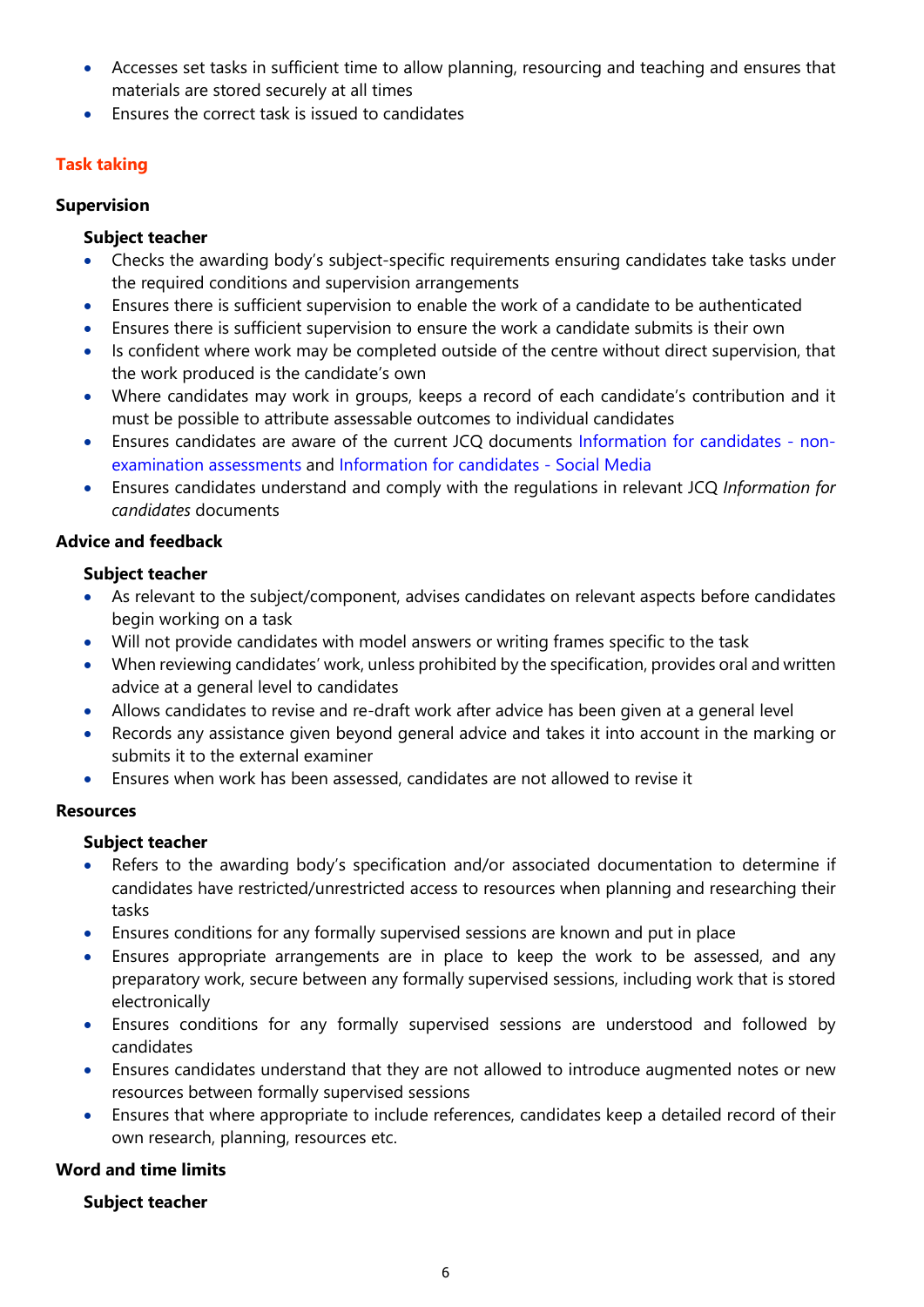Refers to the awarding body's specification to determine where word and time limits apply/are mandatory

## Collaboration and group work

## Subject teacher

- Unless stated otherwise in the awarding body's specification, and where appropriate, allows candidates to collaborate when carrying out research and preparatory work
- Ensures that it is possible to attribute assessable outcomes to individual candidates
- Ensures that where an assignment requires written work to be produced, each candidate writes up their own account of the assignment
- Assesses the work of each candidate individually

## Authentication procedures

## Subject teacher

- Where required by the awarding body's specification
	- o ensures candidates sign a declaration confirming the work they submit for final assessment is their own unaided work
	- o signs the teacher declaration of authentication confirming the requirements have been met
- Keeps signed candidate declarations on file until the deadline for requesting reviews of results has passed or until any appeal, malpractice or other results enquiry has been completed, whichever is later
- Provides signed candidate declarations where these may be requested by a JCQ Centre Inspector
- Where there may be doubt about the authenticity of the work of a candidate or if malpractice is suspected, follows the authentication procedures and malpractice information in NEA and informs a member of the senior leadership team
- Understands that if, during the external moderation process, it is found that the work has not been properly authenticated, the awarding body will set the mark(s) awarded by the centre to zero

## Presentation of work

## Subject teacher

- Obtains informed consent at the beginning of the course from parents/carers if videos or photographs/images of candidates will be included as evidence of participation or contribution
- Instructs candidates to present work as detailed in NEA unless the awarding body's specification gives different subject-specific instructions
- Instructs candidates to add their candidate number, centre number and the component code of the assessment as a header/footer on each page of their work

## Keeping materials secure

- When work is being undertaken by candidates under formal supervision, ensures work is securely stored between sessions (if more than one session)
- When work is submitted by candidates for final assessment, ensures work is securely stored
- Follows secure storage instructions as defined in NEA 4.8
- Takes sensible precautions when work is taken home for marking
- Stores internally assessed work, including the sample returned after awarding body moderation, securely until all possible post-results services have been exhausted
- If post-results services have not been requested, returns internally assessed work to candidates (if requested by a candidate) after the deadline for requesting a review of results for the relevant series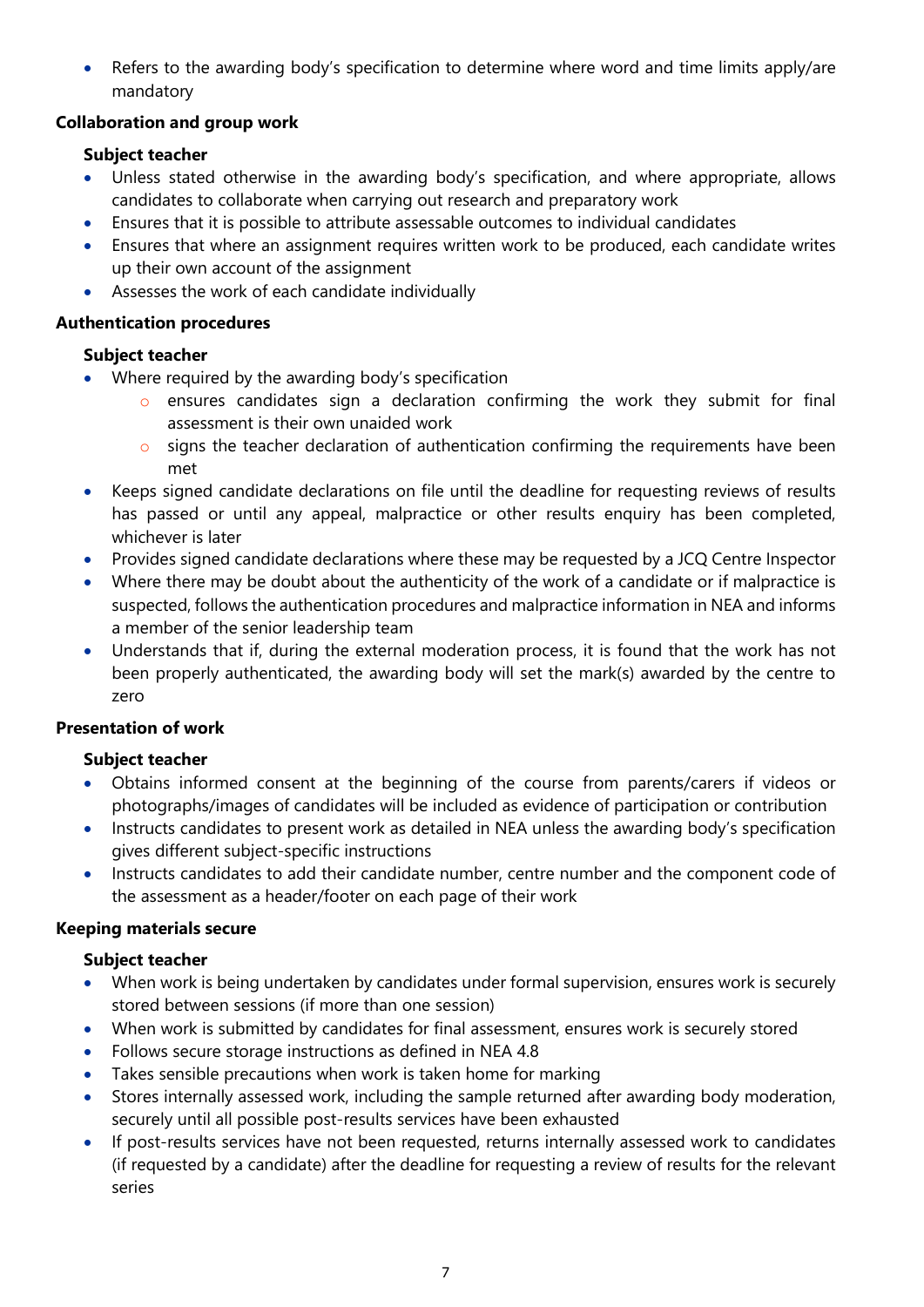- If post-results services have been requested, returns internally assessed work to candidates (if requested by a candidate) once the review of results and any subsequent appeal has been completed
- Reminds candidates of the need to keep their own work secure at all times and not share completed or partially completed work on-line, on social media or through any other means (Reminds candidates of the contents of the JCQ document Information for candidates – Social Media)
- Where work is stored electronically, liaises with the IT Manager to ensure the protection and backup of candidates' work and that appropriate arrangements are in place to restrict access to it between sessions
- Understands that during the period from the submission of work for formal assessment until the deadline for requesting a review of results, copies of work may be used for other purposes, provided that the originals are stored securely as required

## IT Manager

- Ensures appropriate arrangements are in place to restrict access between sessions to candidates' work where work is stored electronically
- Restricts access to this material and utilises appropriate security safeguards such as firewall protection and virus scanning software
- Employs an effective back-up strategy so that an up to date archive of candidates' evidence is maintained
- Considers encrypting any sensitive digital media to ensure the security of the data stored within it and refers to awarding body guidance to ensure that the method of encryption is suitable

## Task marking – externally assessed components

#### Conduct of externally assessed work

#### Subject teacher

- Liaises with the exams officer regarding the arrangements for any externally assessed components of a specification which must be conducted within a window of dates specified by the awarding body and where applicable, according to JCQ Instructions for conducting examinations
- Liaises with the Visiting Examiner where this may be applicable to any externally assessed component

#### Exams officer

- Arranges timetabling, rooming and invigilation where and if this is applicable to any externally assessed non-examination component of a specification
- Conducts the externally assessed component within the window specified by the awarding body and where applicable, according to JCQ Instructions for conducting examinations

#### Submission of work

#### Subject teacher

Pays close attention to the completion of the attendance register, if applicable

#### Exams officer

- Provides the attendance register to the subject where applicable
- Ensures the awarding body's attendance register for any externally assessed component is completed correctly
- Where candidates' work must be despatched to an awarding body's examiner or uploaded electronically, ensures this is completed by the date specified by the awarding body
- Keeps a copy of the attendance register until after the deadline for reviews of results for the exam series
- Packages the work as required by the awarding body and attaches the examiner address label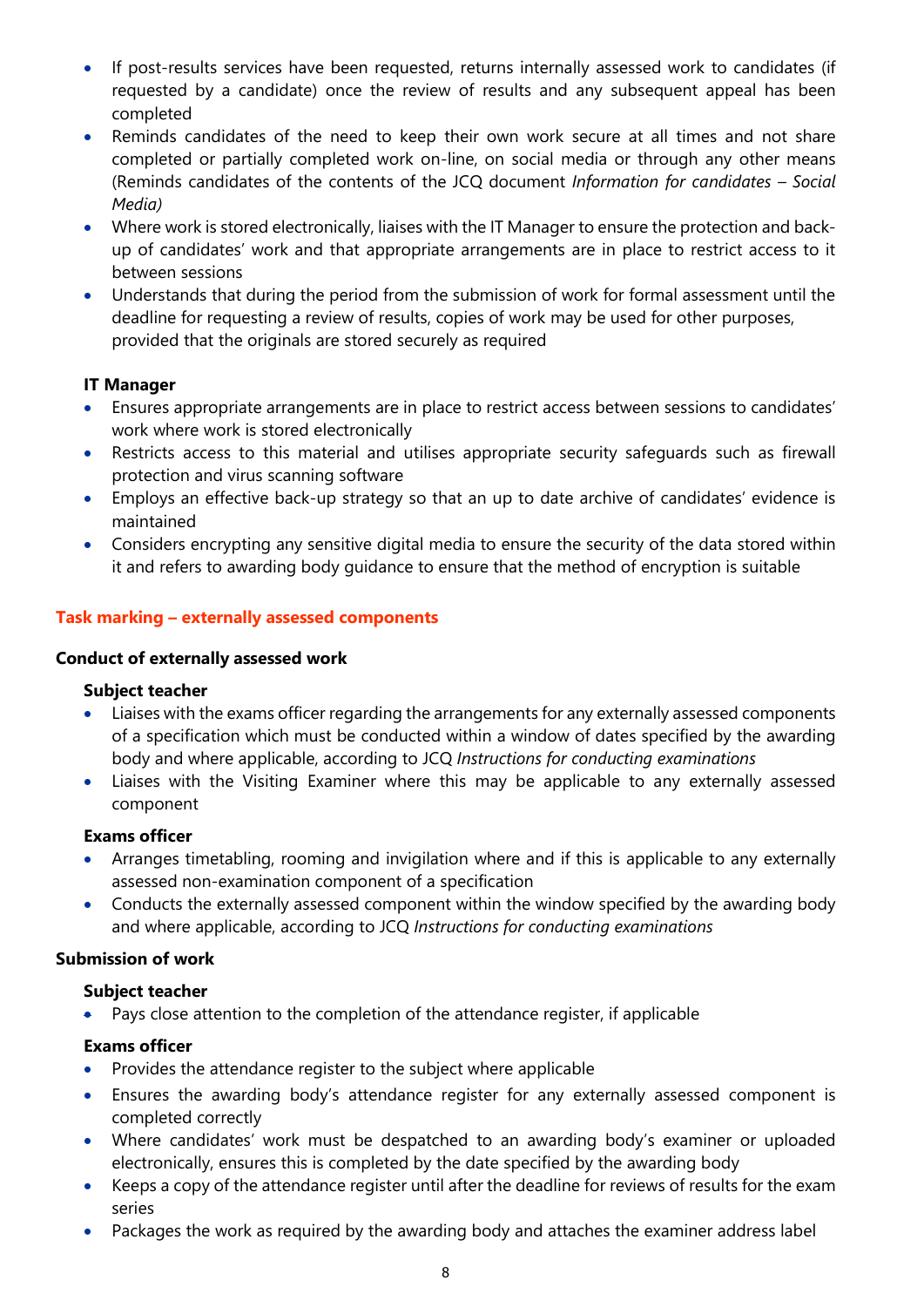- Ensures that the package in which the work is despatched is robust and securely fastened
- Despatches the work to the awarding body's instructions by the required deadline

## Task marking – internally assessed components

#### Marking and annotation

## Head of centre

- Makes every effort to avoid situations where a candidate is assessed by a person who has a close personal relationship with the candidate, for example, members of their family (which includes step-family, foster family and similar close relationships) or close friends and their immediate family (e.g son/daughter)
- Where this cannot be avoided, ensures the possible conflict of interest is declared to the relevant awarding body and the marked work is submitted for moderation whether or not it is part of the moderation sample

## Subject head/lead

 Sets timescales for teachers to inform candidates of their centre-assessed marks that will allow sufficient time for a candidate to appeal an internal assessment decision/request a review of the centre's marking prior to the marks being submitted to the awarding body external deadline

#### Subject teacher

- Accesses awarding body training/updates as required to ensure familiarity with the mark scheme/marking process
- Marks candidates' work in accordance with the marking criteria provided by the awarding body
- Annotates candidates' work as required to facilitate internal standardisation of marking and enable external moderation to check that marking is in line with the assessment criteria
- Informs candidates of their marks which could be subject to change by the awarding body moderation process
- Ensures candidates are informed of the timescale set by the subject lead or as indicated in the centre's internal appeals procedure to enable an internal appeal/request for a review of marking to be submitted by a candidate and the outcome known before final marks are submitted to the awarding body

#### Internal standardisation

## Quality assurance (QA) lead/Lead internal verifier

- Ensures that internal standardisation of marks across assessors and teaching groups takes place as required and to sequence
- Supports staff not familiar with the mark scheme (e.g. NQTs, supply staff etc.)
- Ensures accurate internal standardisation for example by
	- o obtaining reference materials at an early stage in the course
	- o holding a preliminary trial marking session prior to marking
	- o carrying out further trial marking at appropriate points during the marking period
	- o after most marking has been completed, holds a further meeting to make final adjustments
	- o making final adjustments to marks prior to submission, retaining work and evidence of standardisation
- Retains evidence that internal standardisation has been carried out

- Indicates on work (or cover sheet) the date of marking
- Marks to common standards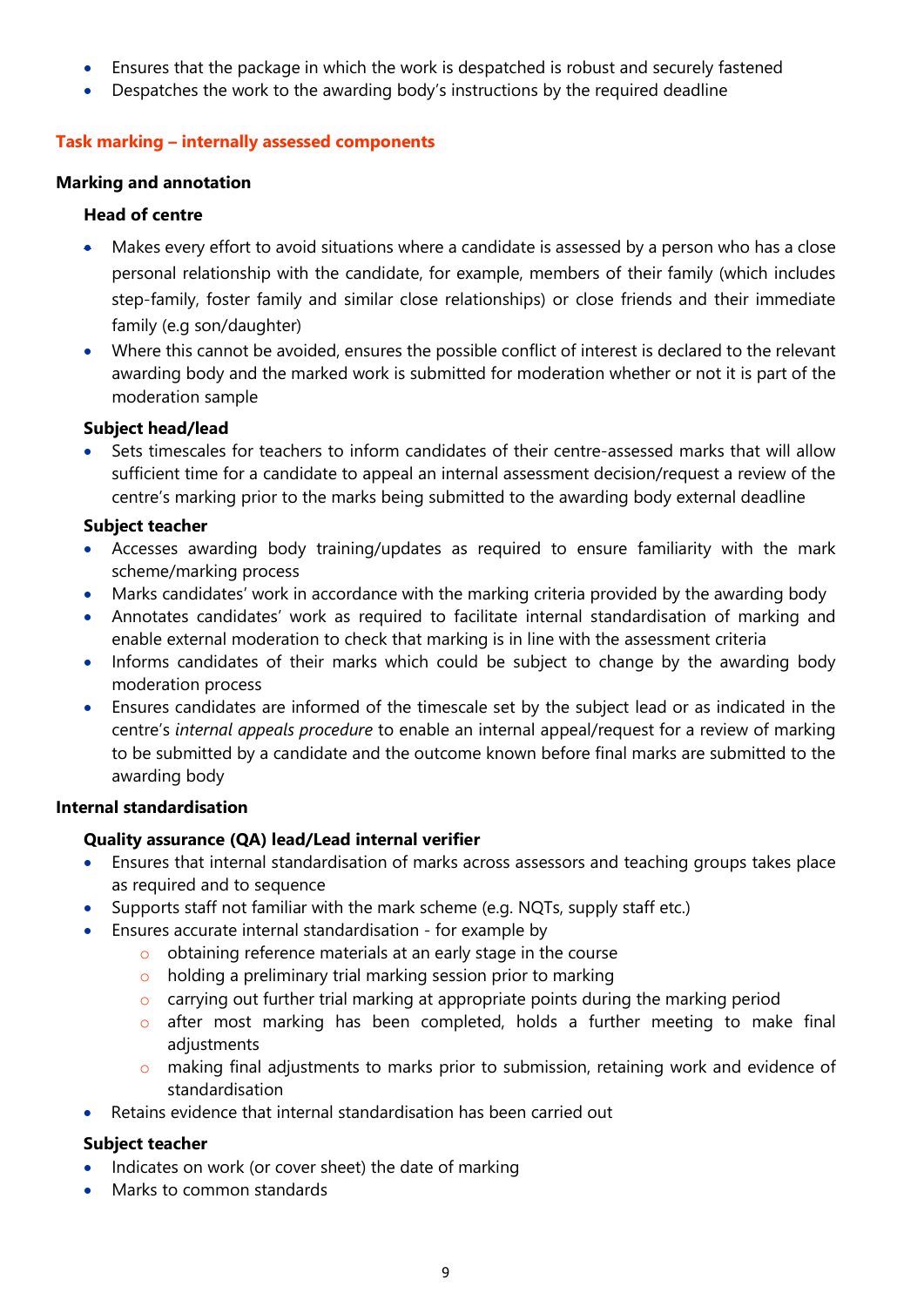Keeps candidates work secure until after the closing date for review of results for the series concerned or until any appeal, malpractice or other results enquiry has been completed, whichever is later

## Submission of marks and work for moderation

## Subject teacher

- Inputs and submits marks online, via the awarding body secure extranet site, keeping a record of the marks awarded, to the external deadline/Provides marks to the exams officer to the internal deadline
- Where responsible for marks input, ensures checks are made that marks for any additional candidates are submitted and ensures mark input is checked before submission to avoid transcription errors
- Submits the requested samples of candidates' work to the awarding body moderator by the external deadline, keeping a record of the work submitted/Provides the moderation sample to the exams officer to the internal deadline
- Ensures that where a candidate's work has been facilitated by a scribe or practical assistant, the relevant completed cover sheet is securely attached to the front of the work and sent to the moderator in addition to the sample requested
- Ensures the moderator is provided with authentication of candidates' work, confirmation that internal standardisation has been undertaken and any other subject-specific information where this may be required
- Submits any supporting documentation required by the awarding body/Provides the exams officer with any supporting documentation required by the awarding body

## Exams officer

- Inputs and submits marks online, via the awarding body secure extranet site, keeping a record of the marks submitted, to the external deadline/Confirms with subject teachers that marks have been submitted to the awarding body deadline
- Where responsible for marks input, ensures checks are made that marks for any additional candidates are submitted and ensures mark input is checked before submission to avoid transcription errors
- Submits the requested samples of candidates' work to the moderator by the awarding body deadline, keeping a record of the work submitted/Confirms with Subject teacher that the moderation sample has been submitted to the awarding body deadline
- Ensures that for postal moderation
	- o work is dispatched in packaging provided by the awarding body
	- $\circ$  moderator label(s) provided by the awarding body are affixed to the packaging
	- o proof of dispatch is obtained and kept on file until the successful issue of final results
- Through the subject teacher, ensures the moderator is provided with authentication of candidates' work, confirmation that internal standardisation has been undertaken and any other subject-specific information where this may be required
- Through the subject teacher, submits any supporting documentation required by the awarding body

## Storage and retention of work after submission of marks

- Keeps a record of names and candidate numbers for candidates whose work was included in the moderation sample
- Retains all marked candidates' work (including any sample returned after moderation) under secure conditions for the required retention period
- In liaison with the IT Manager, takes steps to protect any work stored electronically from corruption and has a back-up procedure in place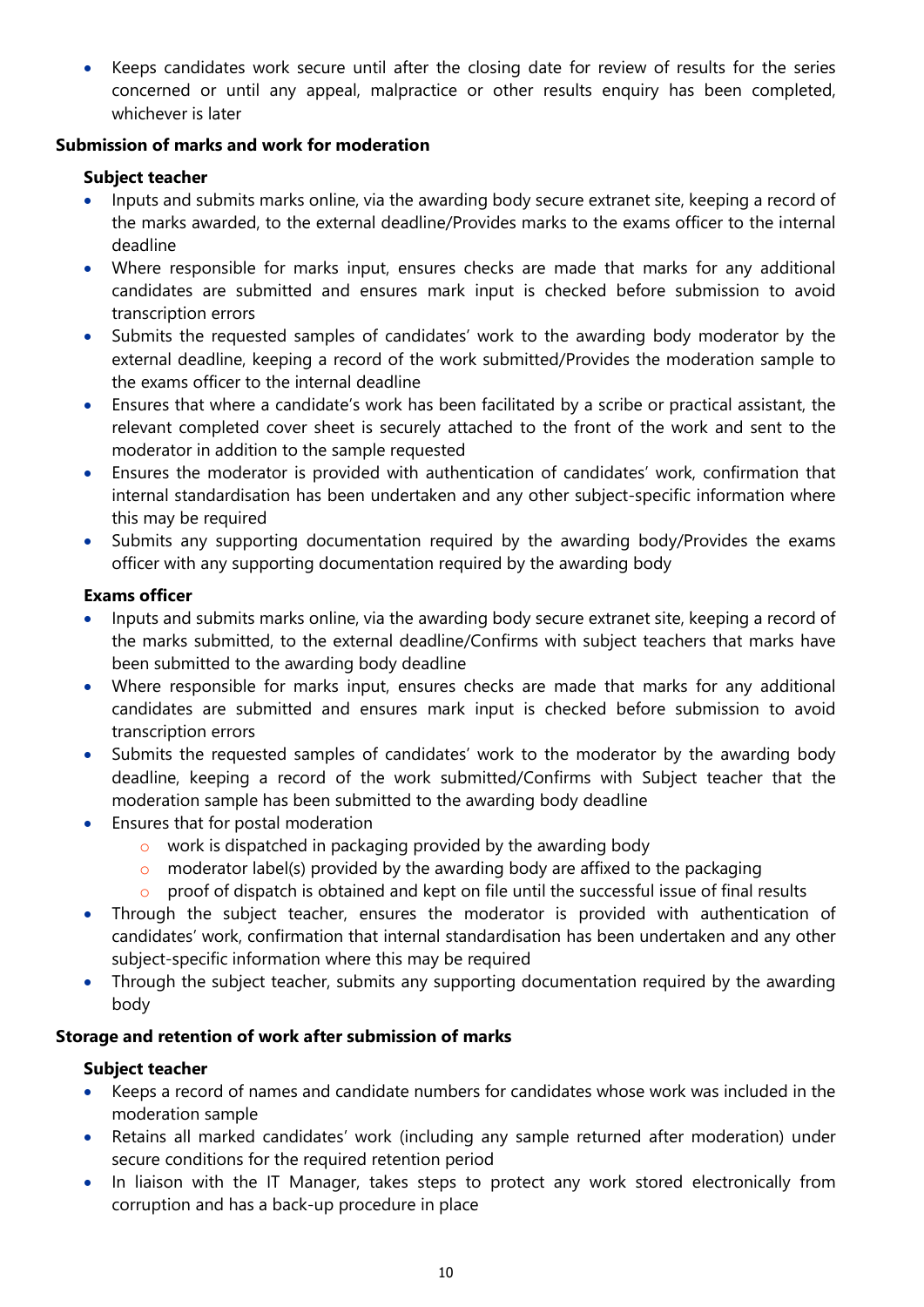If retention is a problem because of the nature of the work, retains some form of evidence such as photos, audio or media recordings

## Exams officer

 Ensures any sample returned after moderation is logged and returned to the subject teacher for secure storage and required retention

## External moderation – the process

## Subject teacher

- Ensures that awarding body or its moderator receive the correct samples of candidates' work
- Where relevant, liaises with the awarding body/moderator where the moderator visits the centre to mark the sample of work
- Complies with any request from the moderator for remaining work or further evidence of the centre's marking

## External moderation – feedback

## Subject head/lead

- Checks the final moderated marks when issued to the centre when the results are published
- Checks moderator reports and ensures that any remedial action, if necessary, is undertaken before the next exam series

## Exams officer

- Accesses or signposts moderator reports to relevant staff
- Takes remedial action, if necessary, where feedback may relate to centre administration

## Access arrangements and reasonable adjustments

## Subject teacher

 Works with the ALS lead/SENCo to ensure any access arrangements for eligible candidates are applied to assessments

## Additional Learning Support (ALS lead)/Special educational needs coordinator (SENCo)

- Follows the regulations and guidance in the JCQ publication Access Arrangements and Reasonable Adjustments in relation to non-examination assessments including Reasonable Adjustments for GCE A-level sciences – Endorsement of practical skills
- Where arrangements do not undermine the integrity of the qualification and is the candidate's normal way of working, will ensure access arrangements are in place and awarding body approval, where required, has been obtained prior to assessments taking place
- Makes subject teachers aware of any access arrangements for eligible candidates which need to be applied to assessments
- Works with subject teachers to ensure requirements for access arrangement candidates requiring the support of a facilitator in assessments are met
- Ensures that staff acting as an access arrangement facilitator are fully trained in their role

## Special consideration and loss of work

## Subject teacher

- Understands that a candidate may be eligible for special consideration in assessments in certain situations where a candidate is absent and/or produces a reduced quantity of work
- Liaises with the exams officer when special consideration may need to be applied for a candidate taking assessments
- Liaises with the exams officer to report loss of work to the awarding body

## Exams officer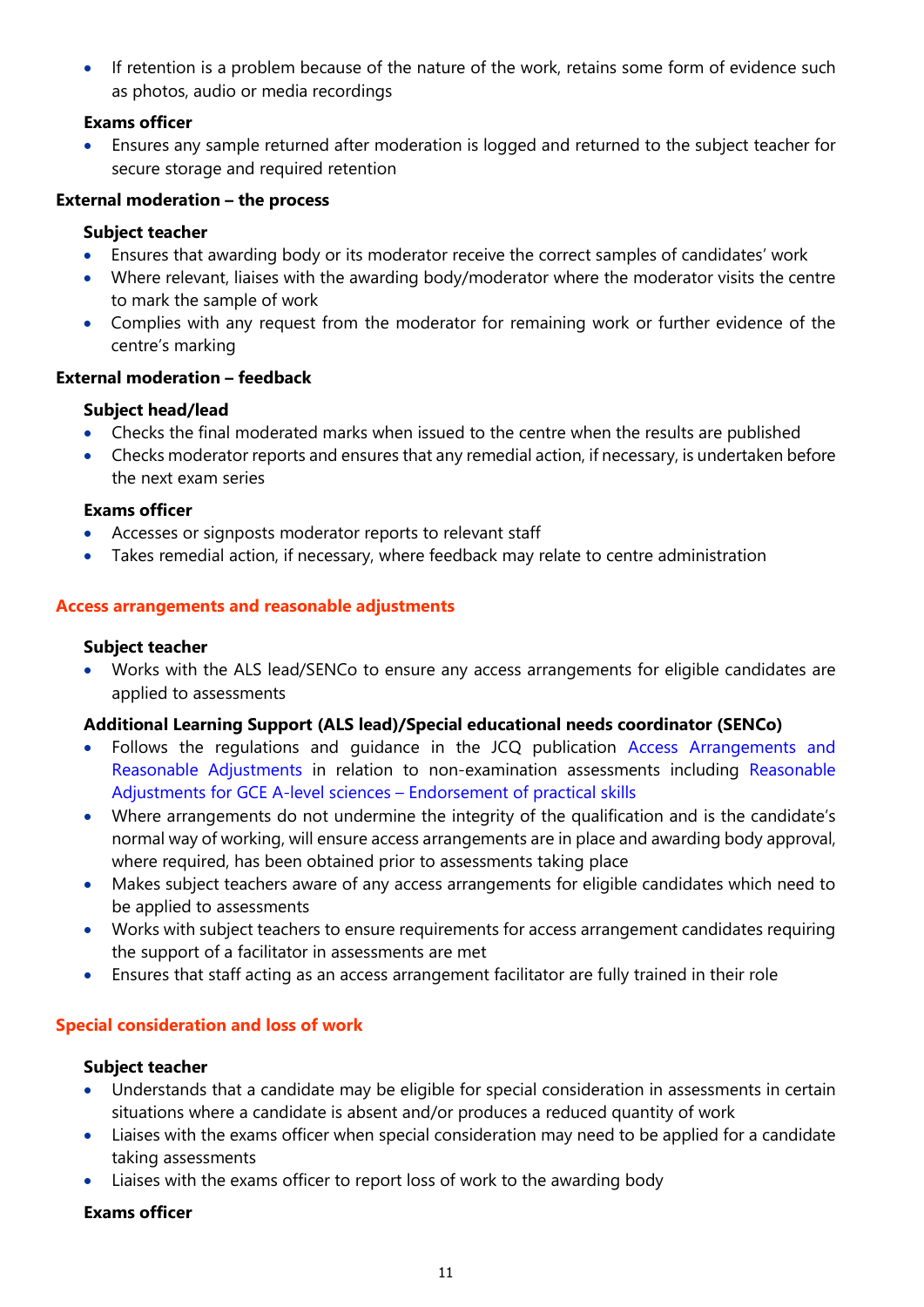- Refers to/directs relevant staff to the JCQ publication A guide to the special consideration process
	- o Where a candidate is eligible, submits an application for special consideration via the awarding body's secure extranet site to the prescribed timescale
	- $\circ$  Where application for special consideration via the awarding body's secure extranet site is not applicable, submits the required form to the awarding body to the prescribed timescale
	- o Keeps required evidence on file to support the application
- Refers to/directs relevant staff where applicable to Form  $15 JCQ/LCW$  and where applicable submits to the relevant awarding body

#### **Malpractice**

#### Head of centre

- Understands the responsibility to immediately report to the relevant awarding body any alleged, suspected or actual incidents of malpractice involving candidates, teachers, invigilators or other administrative staff
- Is familiar with the JCQ publication Suspected Malpractice: Policies and Procedures
- Ensures that those members of teaching staff involved in the direct supervision of candidates producing non-examination assessment are aware of the potential for malpractice and ensures that teaching staff are reminded that failure to report allegations of malpractice or suspected malpractice constitutes malpractice in itself

#### Subject teacher

- Is aware of the JCQ Notice to Centres Sharing NEA material and candidates' work to mitigate against candidate and centre malpractice
- Ensures candidates understand what constitutes malpractice in non-examination assessments
- Ensures candidates understand the JCQ document Information for candidates non-examination assessments
- Ensures candidates understand the JCQ document Information for candidates Social Media
- Escalates and reports any alleged, suspected or actual incidents of malpractice involving candidates to the head of centre

#### Exams officer

- Signposts the JCQ publication Suspected Malpractice: Policies and Procedures to the head of centre
- Signposts the JCQ Notice to Centres Sharing NEA material and candidates' work to subject heads
- Signposts candidates to the relevant JCQ information for candidates documents
- Where required, supports the head of centre in investigating and reporting incidents of alleged, suspected or actual malpractice

#### Post-results services

#### Head of centre

- Is familiar with the JCQ publication Post-Results Services
- Ensures the centre's internal appeals procedures clearly detail the procedure to be followed by candidates (or their parents/carers) appealing against a centre decision not to support a review of results or an appeal

#### Subject head/lead

Provides relevant support to subject teachers making decisions about reviews of results

#### Subject teacher

Provides advice and guidance to candidates on their results and the post-results services available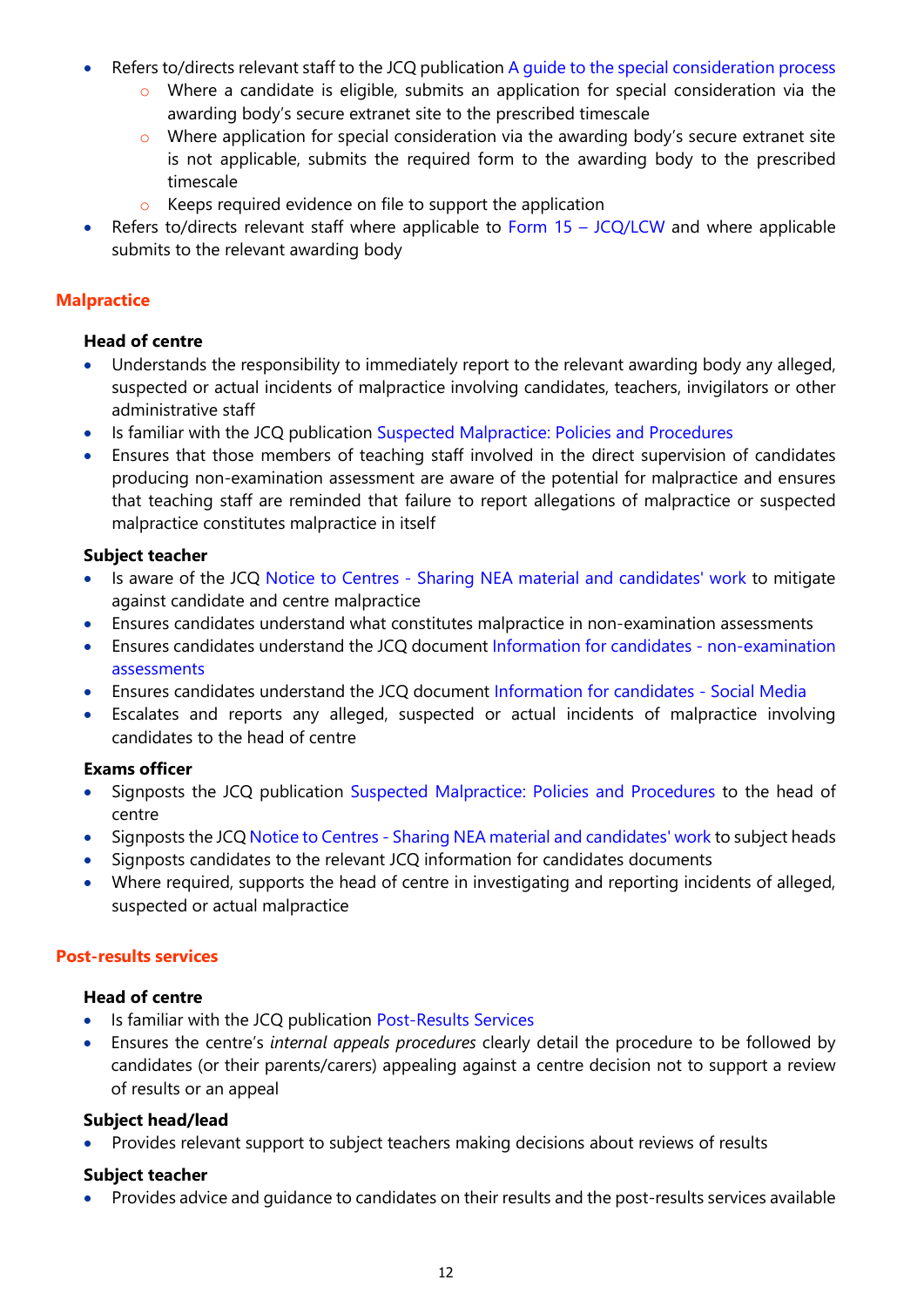Provides the exams officer with the original sample or relevant sample of candidates' work that may be required for a review of moderation to the internal deadline

## Exams officer

- Is aware of the individual post-results services available for externally assessed and internally assessed components of non-examination assessments as detailed in the JCQ publication Post-Results Services (Information and guidance to centres...)
- Provides/signposts relevant centre staff and candidates to post-results services information
- Ensures any requests for post-results services that are available to non-examination assessments are submitted online via the awarding body secure extranet site to deadline

## Practical Skills Endorsement for the A Level Sciences designed for use in England

#### Head of centre

- Returns an online 'Head of Centre declaration' at the time of the National Centre Number Register annual update confirming that all reasonable steps have been or will be taken to ensure that all candidates at the centre have had, or will have, the opportunity to undertake the prescribed practical activities
- Ensures new lead teachers undertake the required training provided by the awarding body on the implementation of the practical endorsement
- Ensures relevant centre staff liaise with all relevant parties in relation to arrangements for and conduct of the monitoring visit

#### Quality assurance (QA) lead/Lead internal verifier

 Ensures arrangements are in place for implementing the requirements of the practical endorsement appropriately and applying the standards appropriately

## Subject head/lead

- Confirms understanding of the Practical Skills Endorsement for the A Level Sciences designed for use in England and ensures any relevant JCQ/awarding body instructions are followed
- Ensures where the centre intends to enter candidates for the first time for one or more of the A level subjects, the relevant awarding body will be contacted at the beginning of the course
- Undertakes any training provided by the awarding body on the implementation of the practical endorsement
- Disseminates information to subject teachers ensuring the standards can be applied appropriately
- Liaises with all relevant parties in relation to arrangements for and conduct of a monitoring visit

## Subject teacher

- Ensures all the JCQ/awarding body requirements/instructions in relation to the endorsement are known, understood and followed
- Ensures the required arrangements for practical activities are in place
- Provides all the required centre records
- Ensures candidates provide the required records
- Provides any required information to the subject lead regarding the monitoring visit
- Assesses candidates using Common Practical Assessment Criteria (CPAC)
- Applies for an exemption where a candidate cannot access the practical endorsement due to a substantial impairment
- Follows the awarding body's instructions for the submission of candidates Pass or Not Classified assessment outcome/provides assessment outcomes to the exams officer to the internal deadline

#### Exams officer

 Accepts contact with the monitor and passes information to the subject lead for a visit to be arranged with at least two weeks notice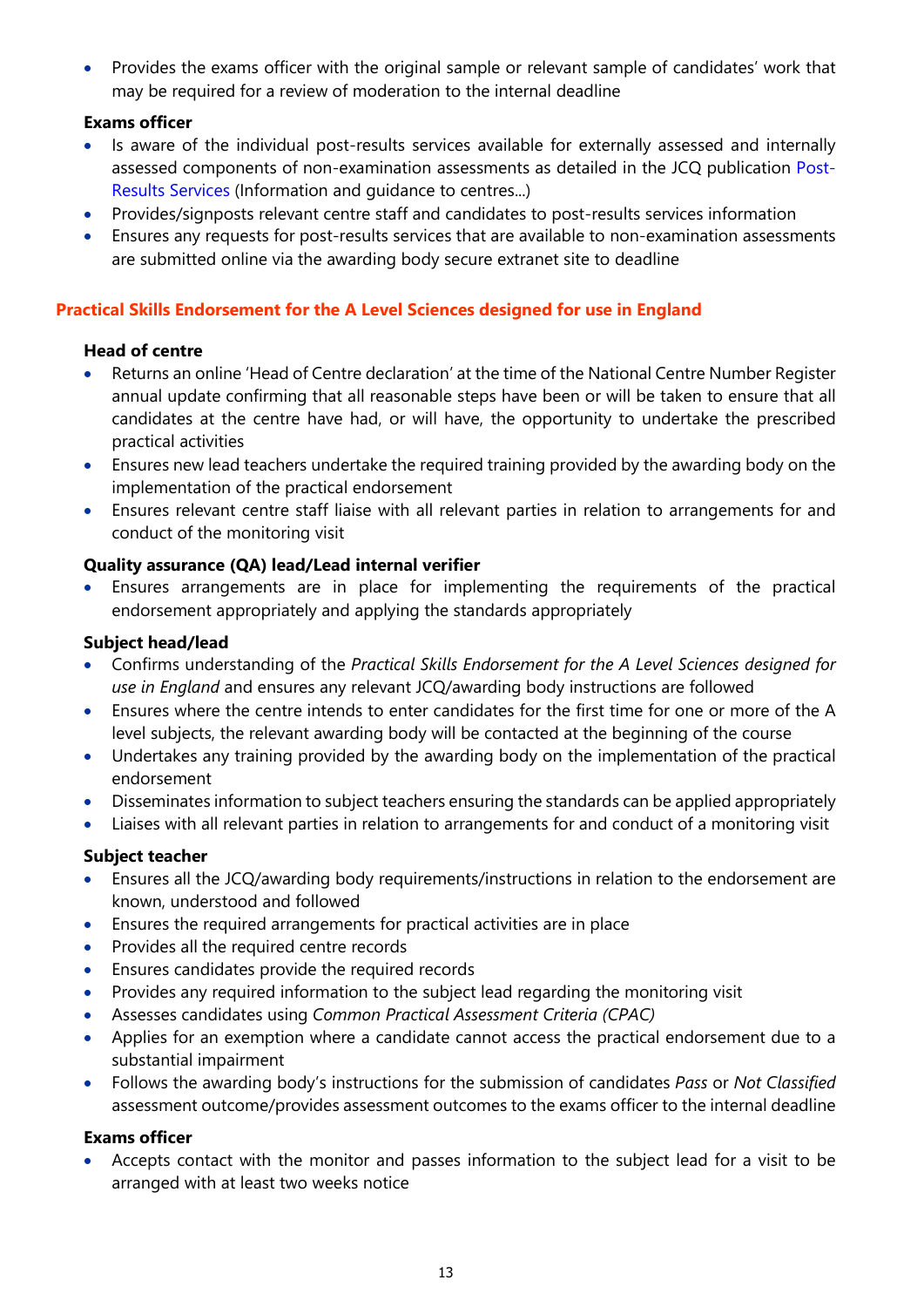Confirms with the subject teacher that assessment outcomes have been submitted to the awarding body to the external deadline/Follows the awarding body's instructions for the submission of candidates Pass or Not Classified assessment outcome

## Spoken Language Endorsement for GCSE English Language specifications designed for use in England

#### Head of centre

 Returns an online 'Head of Centre declaration' at the time of the National Centre Number Register annual update, confirming that all reasonable steps have been or will be taken to ensure that all candidates at the centre have had, or will have, the opportunity to undertake the Spoken Language endorsement

#### Quality assurance (QA) lead/Lead internal verifier

Ensures the appropriate arrangements are in place for internal standardisation of assessments

#### Subject head/lead

- Confirms understanding of the Spoken Language Endorsement for GCSE English Language specifications designed for use in England and ensures any relevant JCQ/awarding body instructions are followed
- Ensures the required task setting and task taking instructions are followed by subject teachers
- Ensures subject teachers assess candidates, either live or from recordings, using the common assessment criteria
- Ensures for monitoring purposes, audio-visual recordings of the presentations of a sample of candidates are provided

#### Subject teacher

- Ensures all the requirements in relation to the endorsement are known and understood
- Follows the required task setting and task taking instructions
- Assesses candidates, either live or from recordings, using the common assessment criteria
- Provides audio-visual recordings of the presentations of a sample of candidates for monitoring purposes
- Follows the awarding body's instructions for the submission of grades (Pass, Merit, Distinction or Not Classified) and the storage and submission of recordings

#### Exams officer

Follows the awarding body's instructions for the submission of grades and recordings

#### Private candidates

#### Subject head/lead

- According to centre policy, confirms if private candidates (including distance learners and home educated candidates) are accepted by the centre for entry for subjects containing components of non-examination assessment (where the specification may be made available to private candidates by the awarding body)
- Ensures relevant staff in the centre administer all aspects of the non-examination assessment process for a private candidate, according to the awarding body's specification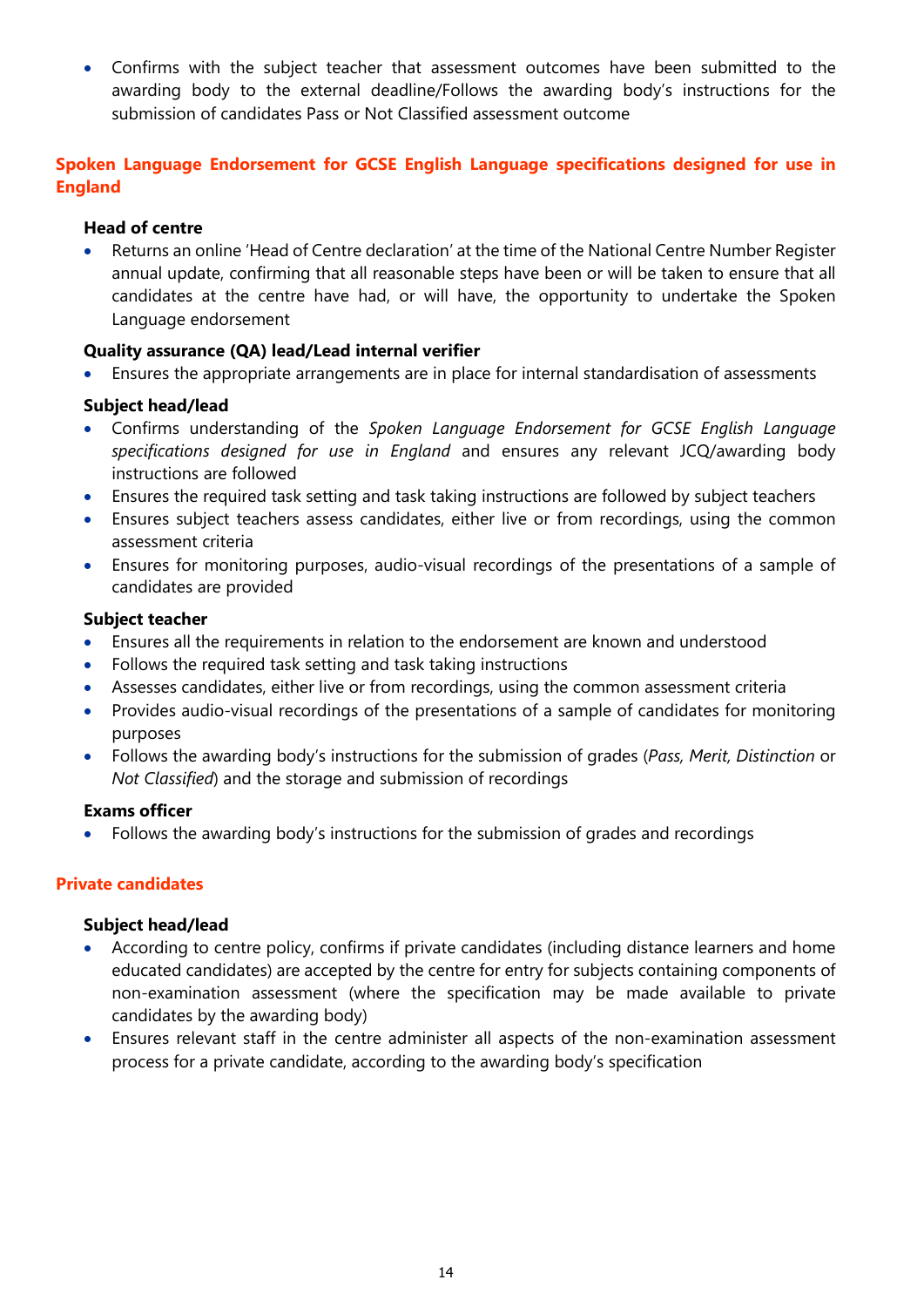## Management of issues and potential risks associated with non-examination assessments

| Issue/Risk                                                                                                                           | Centre actions to manage issue/mitigate risk                                                                                                                                                                                                                                                                                                                                                                                                                                                                                                                                                                                                                                                                                                                                                                                                                                                                      | Action by                    |
|--------------------------------------------------------------------------------------------------------------------------------------|-------------------------------------------------------------------------------------------------------------------------------------------------------------------------------------------------------------------------------------------------------------------------------------------------------------------------------------------------------------------------------------------------------------------------------------------------------------------------------------------------------------------------------------------------------------------------------------------------------------------------------------------------------------------------------------------------------------------------------------------------------------------------------------------------------------------------------------------------------------------------------------------------------------------|------------------------------|
| Centre staff malpractice                                                                                                             | Records confirm that relevant centre staff are familiar with<br>and follow:                                                                                                                                                                                                                                                                                                                                                                                                                                                                                                                                                                                                                                                                                                                                                                                                                                       | Exams<br>Officer             |
|                                                                                                                                      | the current JCQ publication Instructions for conducting non-<br>$\bullet$<br>examination assessments<br>the JCQ document Notice to Centres - Sharing NEA material and<br>candidates' work - www.jcq.org.uk/exams-office/non-                                                                                                                                                                                                                                                                                                                                                                                                                                                                                                                                                                                                                                                                                      |                              |
|                                                                                                                                      | examination-assessments                                                                                                                                                                                                                                                                                                                                                                                                                                                                                                                                                                                                                                                                                                                                                                                                                                                                                           |                              |
| Candidate malpractice                                                                                                                | Records confirm that candidates are informed and understand they must<br>not:<br>submit work which is not their own<br>make available their work to other candidates through any<br>medium<br>allow other candidates to have access to their own independently<br>sourced material<br>assist other candidates to produce work<br>use books, the internet or other sources without acknowledgement<br>or attribution<br>submit work that has been word processed by a third party<br>without acknowledgement<br>include inappropriate, offensive or obscene material<br>$\bullet$<br>Records confirm that candidates have been made aware of the JCQ<br>documents Information for candidates - non-examination assessments and<br>Information for candidates - Social Media - www.jcq.org.uk/exams-<br>office/information-for-candidates-documents and understand they must<br>not post their work on social media | Exams<br>Officer             |
|                                                                                                                                      | Task setting                                                                                                                                                                                                                                                                                                                                                                                                                                                                                                                                                                                                                                                                                                                                                                                                                                                                                                      |                              |
| Awarding body set task: IT<br>failure/corruption of task details<br>where set task details accessed from<br>the awarding body online | Awarding body key date for accessing/downloading set task noted prior to<br>start of course<br>IT systems checked prior to key date<br>Alternative IT system used to gain access<br>Awarding body contacted to request direct email of task details                                                                                                                                                                                                                                                                                                                                                                                                                                                                                                                                                                                                                                                               | Head of<br>Departme<br>nt    |
| Centre set task: Subject teacher fails<br>to meet the assessment criteria as<br>detailed in the specification                        | Ensures that subject teachers access awarding body training information,<br>practice materials etc.<br>Records confirmation that subject teachers understand the task setting<br>arrangements as defined in the awarding body's specification<br>Samples assessment criteria in the centre set task                                                                                                                                                                                                                                                                                                                                                                                                                                                                                                                                                                                                               | Head of<br>Departme<br>nt    |
| Candidates do not understand the<br>marking criteria and what they need<br>to do to gain credit                                      | A simplified version of the awarding body's marking criteria described in<br>the specification that is not specific to the work of an individual candidate<br>or group of candidates is produced for candidates<br>Records confirm all candidates understand the marking criteria<br>Candidates confirm/record they understand the marking criteria                                                                                                                                                                                                                                                                                                                                                                                                                                                                                                                                                               | Teachers                     |
| Subject teacher long term absence<br>during the task setting stage                                                                   | See centre's Exam Contingency Plan - Teaching staff extended absence at<br>key points in the exam cycle                                                                                                                                                                                                                                                                                                                                                                                                                                                                                                                                                                                                                                                                                                                                                                                                           | Deputy<br>Head<br>(Academic) |
| Issuing of tasks                                                                                                                     |                                                                                                                                                                                                                                                                                                                                                                                                                                                                                                                                                                                                                                                                                                                                                                                                                                                                                                                   |                              |
| Awarding body set task not issued<br>to candidates on time                                                                           | Awarding body key date for accessing set task as detailed in the<br>specification noted prior to start of course<br>Course information issued to candidates contains details when set task will<br>be issued and needs to be completed by<br>Set task accessed well in advance to allow time for planning, resourcing<br>and teaching                                                                                                                                                                                                                                                                                                                                                                                                                                                                                                                                                                             | Head of<br>Departme<br>nt    |
| The wrong task is given to<br>candidates                                                                                             | Ensures course planning and information taken from the awarding body's<br>specification confirms the correct task will be issued to candidates<br>Awarding body guidance sought where this issue remains unresolved                                                                                                                                                                                                                                                                                                                                                                                                                                                                                                                                                                                                                                                                                               | Head of<br>Departme<br>nt    |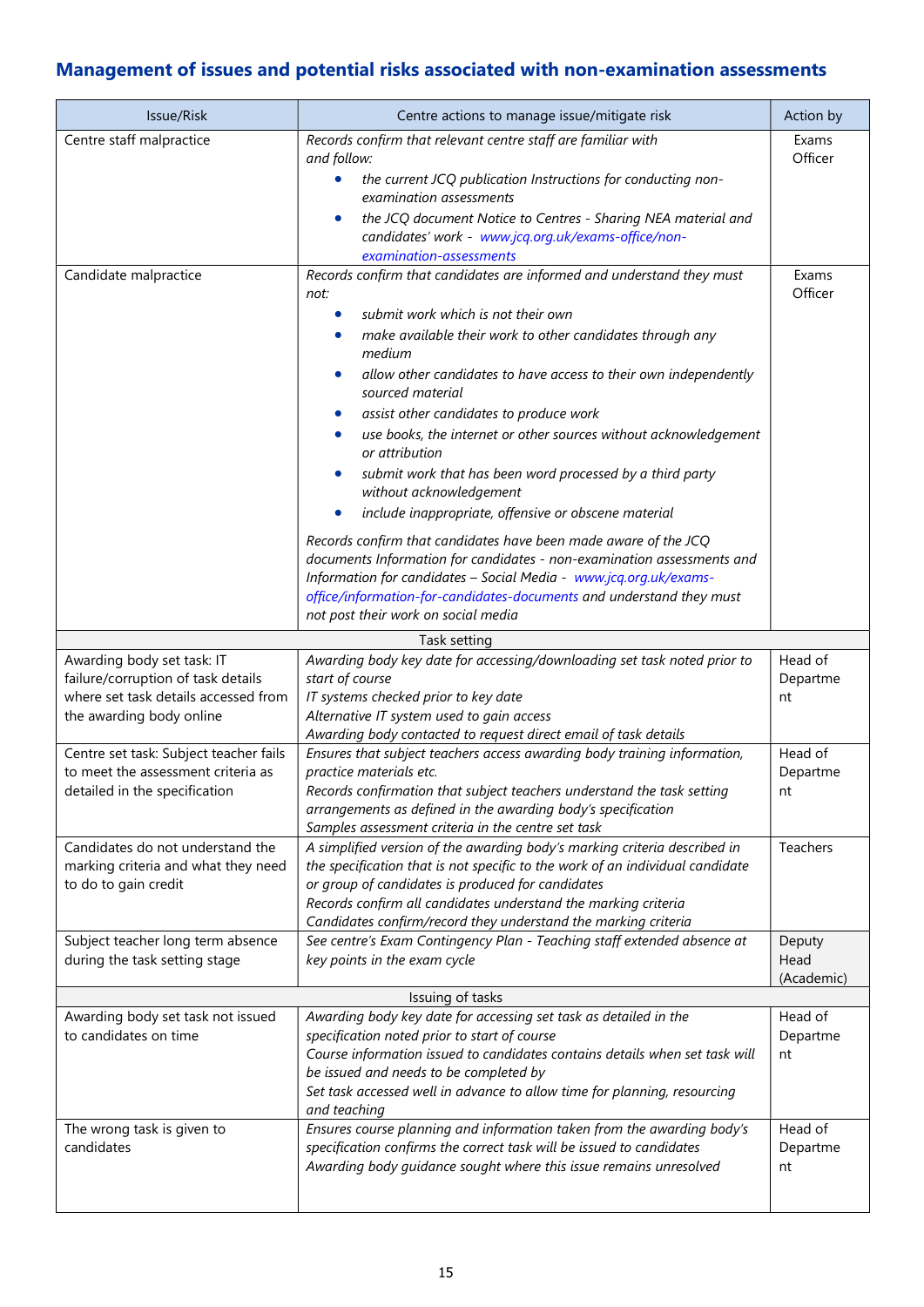| Issue/Risk                                                                                                                                                       | Centre actions to manage issue/mitigate risk                                                                                                                                                                                                                                                                                                                                                                                                                                                                                                                              | Action by                                  |
|------------------------------------------------------------------------------------------------------------------------------------------------------------------|---------------------------------------------------------------------------------------------------------------------------------------------------------------------------------------------------------------------------------------------------------------------------------------------------------------------------------------------------------------------------------------------------------------------------------------------------------------------------------------------------------------------------------------------------------------------------|--------------------------------------------|
| Subject teacher long term absence<br>during the issuing of tasks stage                                                                                           | See centre's exam contingency plan - Teaching staff extended absence at<br>key points in the exam cycle                                                                                                                                                                                                                                                                                                                                                                                                                                                                   | Deputy<br>Head<br>(Academic)               |
| A candidate (or parent/carer)<br>expresses concern about                                                                                                         | Ensures the candidate's presentation does not form part of the sample<br>which will be recorded                                                                                                                                                                                                                                                                                                                                                                                                                                                                           | Exams<br>Officer                           |
| safeguarding, confidentiality or faith<br>in undertaking a task such as a<br>presentation that may be recorded                                                   | Contacts the awarding body at the earliest opportunity where unable to<br>record the required number of candidates for the monitoring sample                                                                                                                                                                                                                                                                                                                                                                                                                              |                                            |
|                                                                                                                                                                  | Task taking                                                                                                                                                                                                                                                                                                                                                                                                                                                                                                                                                               |                                            |
| <b>Supervision</b>                                                                                                                                               |                                                                                                                                                                                                                                                                                                                                                                                                                                                                                                                                                                           |                                            |
| Planned assessments clash with<br>other centre or candidate activities                                                                                           | Assessment plan identified for the start of the course<br>Assessment dates/periods included in centre wide calendar                                                                                                                                                                                                                                                                                                                                                                                                                                                       | Head of<br>Departme<br>nt/Exams<br>Officer |
| Rooms or facilities inadequate for<br>candidates to take tasks under<br>appropriate supervision                                                                  | Timetabling organised to allocate appropriate rooms and IT facilities for the<br>start of the course<br>Staggered sessions arranged where IT facilities insufficient for number of<br>candidates<br>Whole cohort to undertake written task in large exam venue at the same<br>time (exam conditions do not apply)                                                                                                                                                                                                                                                         | Exams<br>Officer                           |
| Insufficient supervision of<br>candidates to enable work to be<br>authenticated                                                                                  | Confirm subject teachers are aware of and follow the current JCQ<br>publication Instructions for conducting non-examination assessments and<br>any other specific instructions detailed in the awarding body's specification<br>in relation to the supervision of candidates<br>Confirm subject teachers understand their role and responsibilities as<br>detailed in the centre's non-examination assessment policy                                                                                                                                                      | Head of<br>Departme<br>nt                  |
| A candidate is suspected of<br>malpractice prior to submitting their<br>work for assessment                                                                      | Instructions and processes in the current JCQ publication Instructions for<br>conducting non-examination assessments (section 9 Malpractice) are<br>followed<br>An internal investigation and where appropriate internal disciplinary<br>procedures are followed                                                                                                                                                                                                                                                                                                          | Head of<br>Departme<br>nt/Exams<br>Officer |
| Access arrangements were not put<br>in place for an assessment where a<br>candidate is approved for<br>arrangements                                              | Relevant staff are signposted to the JCQ publication A guide to the special<br>consideration process (section 2), to determine the process to be followed to<br>apply for special consideration for the candidate                                                                                                                                                                                                                                                                                                                                                         | SENCO                                      |
| <b>Advice and feedback</b>                                                                                                                                       |                                                                                                                                                                                                                                                                                                                                                                                                                                                                                                                                                                           |                                            |
| Candidate claims appropriate advice<br>and feedback not given by subject<br>teacher prior to starting on their<br>work                                           | Ensures a centre-wide process is in place for subject teachers to record all<br>information provided to candidates before work begins as part of the<br>centre's quality assurance procedures<br>Regular monitoring of subject teacher completed records and sign-off to<br>confirm monitoring activity<br>Full records kept detailing all information and advice given to candidates<br>prior to starting on their work as appropriate to the subject and component<br>Candidate confirms/records advice and feedback given prior to starting on<br>their work           | Head of<br>Departme<br>nt/Teache<br>rs     |
| Candidate claims no advice and<br>feedback given by subject teacher<br>during the task-taking stage                                                              | Ensures a centre-wide process is in place for subject teachers to record all<br>advice and feedback provided to candidates during the task-taking stage as<br>part of the centre's quality assurance procedures<br>Regular monitoring of subject teacher completed records and sign-off to<br>confirm monitoring activity<br>Full records kept detailing all advice and feedback given to candidates<br>during the task-taking stage as appropriate to the subject and component<br>Candidate confirms/records advice and feedback given during the task-<br>taking stage | Head of<br>Departme<br>nt/Teacher<br>S     |
| A third party claims that assistance<br>was given to candidates by the<br>subject teacher over and above that<br>allowed in the regulations and<br>specification | An investigation is conducted; candidates and subject teacher are<br>interviewed and statements recorded where relevant<br>Records as detailed above are provided to confirm all assistance given<br>Where appropriate, a suspected malpractice report is submitted to the<br>awarding body                                                                                                                                                                                                                                                                               | Head of<br>Centre/Exa<br>ms Officer        |
| Candidate does not reference<br>information from published source                                                                                                | Candidate is advised at a general level to reference information before work<br>is submitted for formal assessment                                                                                                                                                                                                                                                                                                                                                                                                                                                        | Head of<br>Departme                        |
|                                                                                                                                                                  |                                                                                                                                                                                                                                                                                                                                                                                                                                                                                                                                                                           |                                            |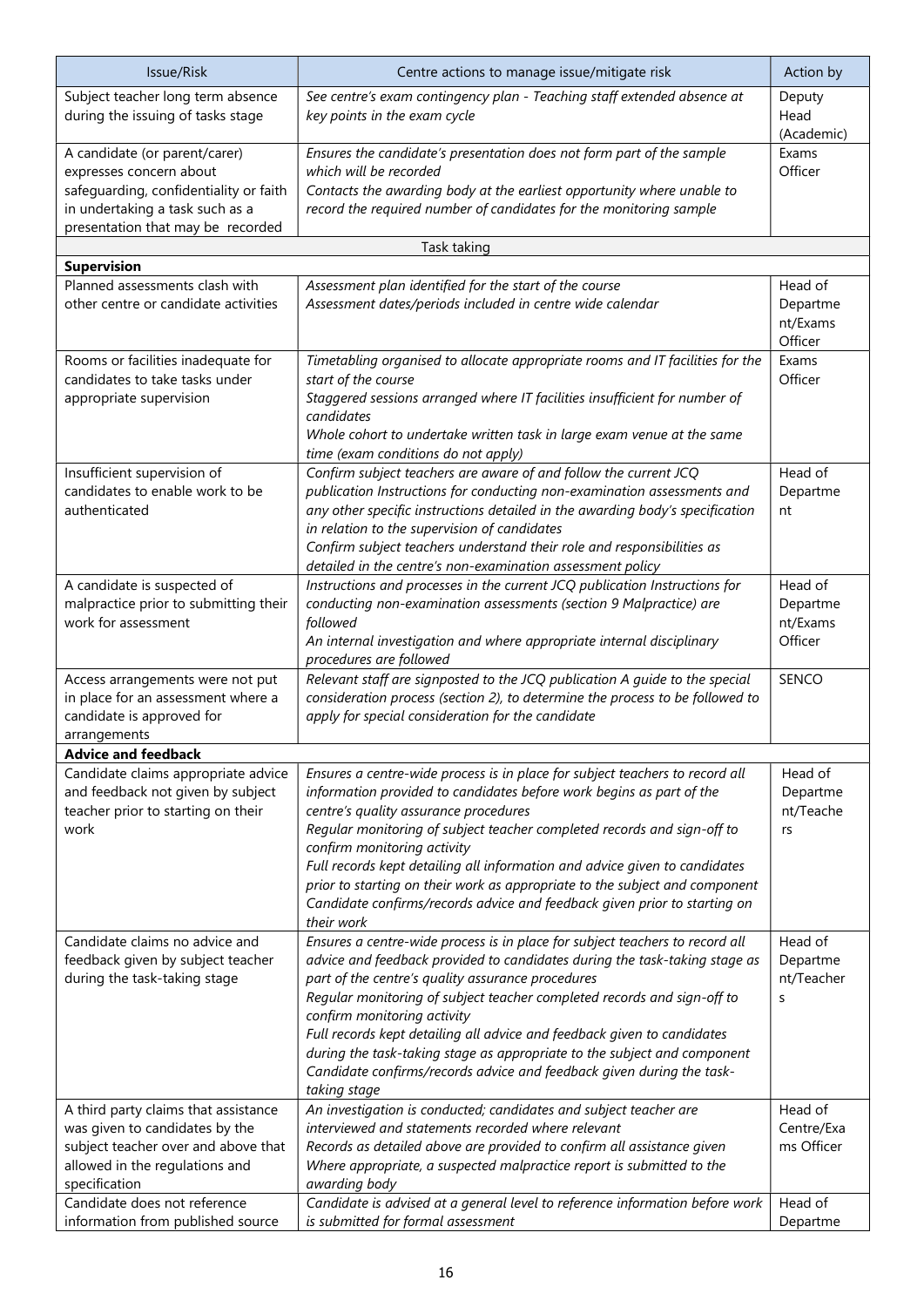| Issue/Risk                                                                   | Centre actions to manage issue/mitigate risk                                                                                                       | Action by                |
|------------------------------------------------------------------------------|----------------------------------------------------------------------------------------------------------------------------------------------------|--------------------------|
|                                                                              | Candidate is again referred to the JCQ document Information for                                                                                    | nt/ Head                 |
|                                                                              | candidates: non-examination assessments                                                                                                            | of                       |
|                                                                              | Candidate's detailed record of his/her own research, planning, resources<br>etc. is regularly checked to ensure continued completion               | Centre/Exa<br>ms Officer |
| Candidate does not set out                                                   | Candidate is advised at a general level to review and re-draft the set out of                                                                      | Head of                  |
| references as required                                                       | references before work is submitted for formal assessment                                                                                          | Departme                 |
|                                                                              | Candidate is again referred to the JCQ document Information for                                                                                    | nt                       |
|                                                                              | candidates: non-examination assessments                                                                                                            |                          |
|                                                                              | Candidate's detailed record of his/her own research, planning, resources                                                                           |                          |
|                                                                              | etc. is regularly checked to ensure continued completion                                                                                           |                          |
| Candidate joins the course late after<br>formally supervised task taking has | A separate supervised session(s) is arranged for the candidate to catch up                                                                         | Head of<br>Departme      |
| started                                                                      |                                                                                                                                                    | nt                       |
| Candidate moves to another centre                                            | Awarding body guidance is sought to determine what can be done                                                                                     | Deputy                   |
| during the course                                                            | depending on the stage at which the move takes place                                                                                               | Head                     |
|                                                                              |                                                                                                                                                    | (Academic)               |
| An excluded pupil wants to                                                   | The awarding body specification is checked to determine if the specification                                                                       | Deputy                   |
| complete a non-examination                                                   | is available to a candidate outside mainstream education                                                                                           | Head                     |
| assessment(s)                                                                | If so, arrangements for supervision, authentication and marking are made<br>separately for the candidate                                           | (Academic)<br>/Exams     |
|                                                                              |                                                                                                                                                    | Officer                  |
| <b>Resources</b>                                                             |                                                                                                                                                    |                          |
| A candidate augments notes and                                               | Preparatory notes and the work to be assessed are collected in and kept                                                                            | Head of                  |
| resources between formally                                                   | secure between formally supervised sessions                                                                                                        | Departme                 |
| supervised sessions                                                          | Where memory sticks are used by candidates, these are collected in and                                                                             | nt/Exams                 |
|                                                                              | kept secure between formally supervised sessions                                                                                                   | Officer                  |
|                                                                              | Where work is stored on the centre's network, access for candidates is<br>restricted between formally supervised sessions                          |                          |
| A candidate fails to acknowledge                                             | Candidate's detailed record of his/her own research, planning, resources                                                                           | Head of                  |
| sources on work that is submitted                                            | etc. is checked to confirm all the sources used, including books, websites                                                                         | Departme                 |
| for assessment                                                               | and audio/visual resources                                                                                                                         | nt                       |
|                                                                              | Awarding body guidance is sought on whether the work of the candidate                                                                              |                          |
|                                                                              | should be marked where candidate's detailed records acknowledges sources                                                                           |                          |
|                                                                              | appropriately                                                                                                                                      |                          |
|                                                                              | Where confirmation is unavailable from candidate's records, awarding body<br>guidance is sought and/or a mark of zero is submitted to the awarding |                          |
|                                                                              | body for the candidate                                                                                                                             |                          |
| <b>Word and time limits</b>                                                  |                                                                                                                                                    |                          |
| A candidate is penalised by the                                              | Records confirm the awarding body specification has been checked to                                                                                | Teacher                  |
| awarding body for exceeding word                                             | determine if word or time limits are mandatory                                                                                                     |                          |
| or time limits                                                               | Where limits are for guidance only, candidates are discouraged from                                                                                |                          |
|                                                                              | exceeding them<br>Candidates confirm/record any information provided to them on word or                                                            |                          |
|                                                                              | time limits is known and understood                                                                                                                |                          |
| <b>Collaboration and group work</b>                                          |                                                                                                                                                    |                          |
| Candidates have worked in groups                                             | Records confirm the awarding body specification has been checked to                                                                                | Head of                  |
| where the awarding body                                                      | determine if group work is permitted                                                                                                               | Departme                 |
| specification states this is not                                             | Awarding body guidance sought where this issue remains unresolved                                                                                  | nt                       |
| permitted                                                                    |                                                                                                                                                    |                          |
| <b>Authentication procedures</b><br>A teacher has doubts about the           | Records confirm subject staff have been made aware of the JCQ document                                                                             | Teachers/                |
| authenticity of the work submitted                                           | Notice to Centres - Sharing NEA material and candidates' work                                                                                      | Head of                  |
| by a candidate for internal                                                  | Records confirm that candidates have been issued with the current JCQ                                                                              | Departme                 |
| assessment                                                                   | document Information for candidates: non-examination assessments                                                                                   | nt/Exams                 |
|                                                                              | Candidates confirm/record that they understand what they need to do to                                                                             | Officer/He               |
| Candidate plagiarises other material                                         | comply with the regulations for non-examination assessments as outlined                                                                            | ad of                    |
|                                                                              | in the JCQ document Information for candidates: non-examination                                                                                    | Centre                   |
|                                                                              | assessments<br>The candidate's work is not accepted for assessment                                                                                 |                          |
|                                                                              | A mark of zero is recorded and submitted to the awarding body                                                                                      |                          |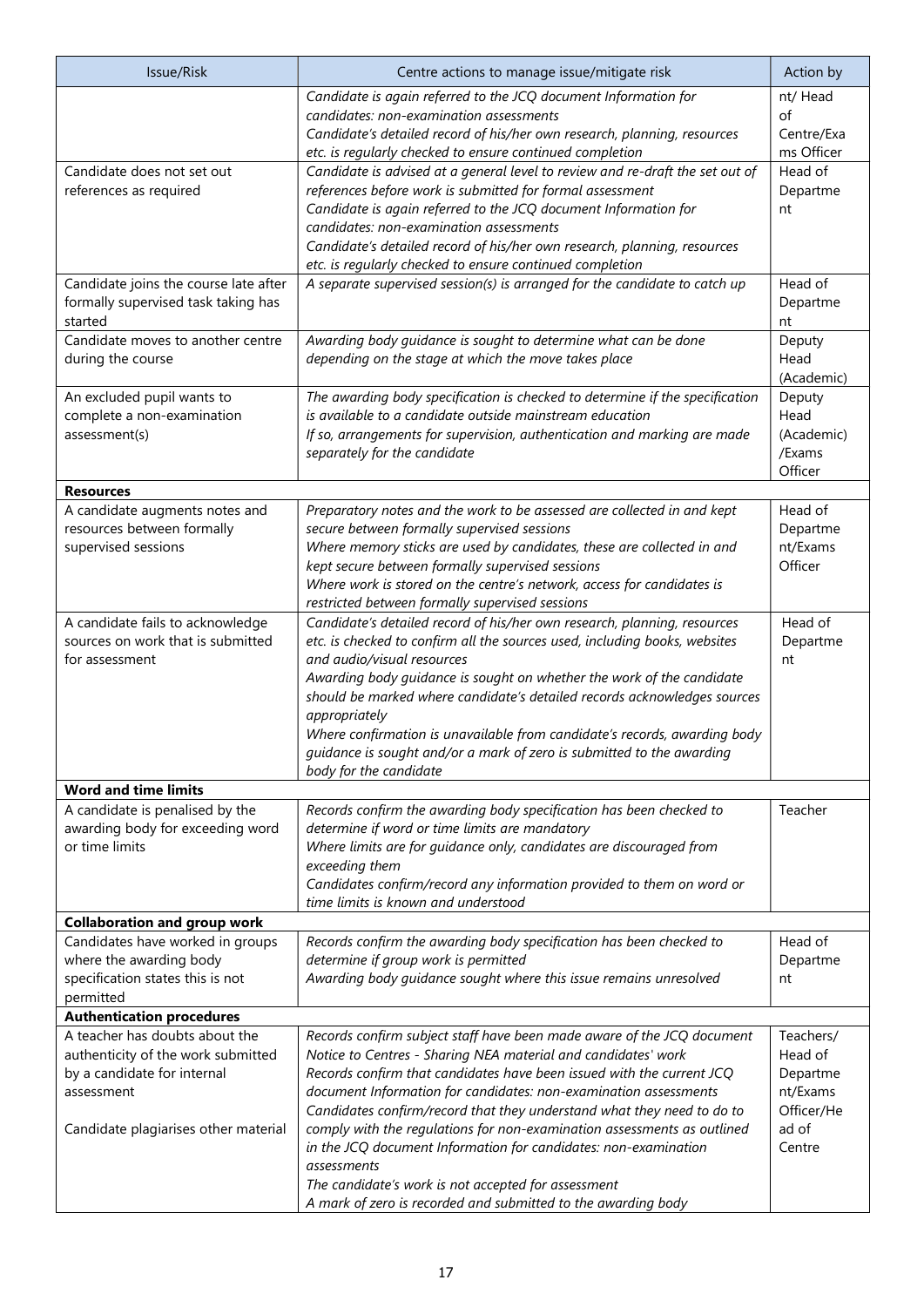| Issue/Risk                                                                                                                                  | Centre actions to manage issue/mitigate risk                                                                                                                                                                                                                                                                                                                                                                                                                                                                                                                                                   | Action by                                                  |
|---------------------------------------------------------------------------------------------------------------------------------------------|------------------------------------------------------------------------------------------------------------------------------------------------------------------------------------------------------------------------------------------------------------------------------------------------------------------------------------------------------------------------------------------------------------------------------------------------------------------------------------------------------------------------------------------------------------------------------------------------|------------------------------------------------------------|
| Candidate does not sign their<br>authentication<br>statement/declaration                                                                    | Records confirm that candidates have been issued with the current JCQ<br>document Information for candidates: non-examination assessments<br>Candidates confirm/record they understand what they need to do to<br>comply with the regulations as outlined in the JCQ document Information<br>for candidates: non-examination assessments<br>Declaration is checked for signature before accepting the work of a<br>candidate for formal assessment                                                                                                                                             | Teachers/<br>Head of<br>Departme<br>nt                     |
| Subject teacher not available to sign<br>authentication forms                                                                               | Ensures a centre-wide process is in place for subject teachers to sign<br>authentication forms at the point of marking candidates work as part of the<br>centre's quality assurance procedures                                                                                                                                                                                                                                                                                                                                                                                                 | Deputy<br>Head<br>(Academic)                               |
| <b>Presentation of work</b>                                                                                                                 |                                                                                                                                                                                                                                                                                                                                                                                                                                                                                                                                                                                                |                                                            |
| Candidate does not fully complete<br>the awarding body's cover sheet<br>that is attached to their worked<br>submitted for formal assessment | Cover sheet is checked to ensure it is fully completed before accepting the<br>work of a candidate for formal assessment                                                                                                                                                                                                                                                                                                                                                                                                                                                                       | Teachers                                                   |
| <b>Keeping materials secure</b>                                                                                                             |                                                                                                                                                                                                                                                                                                                                                                                                                                                                                                                                                                                                |                                                            |
| Candidates work between formal<br>supervised sessions is not securely<br>stored<br>Adequate secure storage not                              | Records confirm subject teachers are aware of and follow current JCQ<br>publication Instructions for conducting non-examination assessments<br>Regular monitoring/internal audit ensures subject teacher use of<br>appropriate secure storage<br>Records confirm adequate/sufficient secure storage is available to subject                                                                                                                                                                                                                                                                    | Head of<br>Departme<br>nt<br>Head of                       |
| available to subject teacher                                                                                                                | teacher prior to the start of the course<br>Alternative secure storage sourced where required                                                                                                                                                                                                                                                                                                                                                                                                                                                                                                  | Departme<br>nt/Exams<br>Officer                            |
| Candidates work produced<br>electronically is not securely stored                                                                           | Records confirm subject teachers are aware of and follow current JCQ<br>publication Instructions for conducting non-examination assessments<br>Internal processes and regular monitoring/internal audit by IT Manager<br>ensures:<br>access to this material is restricted (saving to secure google drive<br>only)<br>an effective back-up strategy is employed so that an up to date<br>archive of candidates' evidence is maintained (google drive)<br>any sensitive digital media is encrypted (according to awarding<br>body guidance to ensure that the method of encryption is suitable) | IT<br>Manager/<br>Head of<br>Departme<br>nt/Teacher<br>S   |
|                                                                                                                                             | Task marking - externally assessed components                                                                                                                                                                                                                                                                                                                                                                                                                                                                                                                                                  |                                                            |
| A candidate is absent on the day of<br>the examiner visit for an acceptable<br>reason                                                       | Awarding body guidance is sought to determine if alternative assessment<br>arrangements can be made for the candidate<br>If not, eligibility for special consideration is explored and a request<br>submitted to the awarding body where appropriate                                                                                                                                                                                                                                                                                                                                           | Exams<br>Officer                                           |
| A candidate is absent on the day of<br>the examiner visit for an<br>unacceptable reason                                                     | The candidate is marked absent on the attendance register                                                                                                                                                                                                                                                                                                                                                                                                                                                                                                                                      | Exams<br>Officer                                           |
|                                                                                                                                             | Task marking - internally assessed components                                                                                                                                                                                                                                                                                                                                                                                                                                                                                                                                                  |                                                            |
| A candidate submits little or no<br>work                                                                                                    | Where a candidate submits no work, the candidate is recorded as absent<br>when marks are submitted to the awarding body<br>Where a candidate submits little work, the work produced is assessed<br>against the assessment criteria and a mark allocated appropriately; where<br>the work does not meet any of the assessment criteria a mark of zero is<br>submitted to the awarding body                                                                                                                                                                                                      | Head of<br>Departme<br>nt/Exams<br>Officer                 |
| A candidate is unable to finish their<br>work for unforeseen reason                                                                         | Relevant staff are signposted to the JCQ publication A guide to the special<br>consideration process (section 5), to determine eligibility and the process to<br>be followed for shortfall in work                                                                                                                                                                                                                                                                                                                                                                                             | Teachers/E<br>xams<br>Officer                              |
| The work of a candidate is lost or<br>damaged                                                                                               | Relevant staff are signposted to the JCQ publication Instructions for<br>conducting non-examination assessments (section 8), to determine<br>eligibility and the process to be followed for lost or damaged work                                                                                                                                                                                                                                                                                                                                                                               | Head of<br>Departme<br>nt/Exams<br>Officer                 |
| Candidate malpractice is discovered                                                                                                         | Instructions and processes in the current JCQ publication Instructions for<br>conducting non-examination assessments (section 9 Malpractice) are<br>followed<br>Investigation and reporting procedures in the current JCQ publication<br>Suspected Malpractice: Policies and Procedures are followed                                                                                                                                                                                                                                                                                           | Teachers/<br>Head of<br>Departme<br>nt/Exams<br>Officer/He |